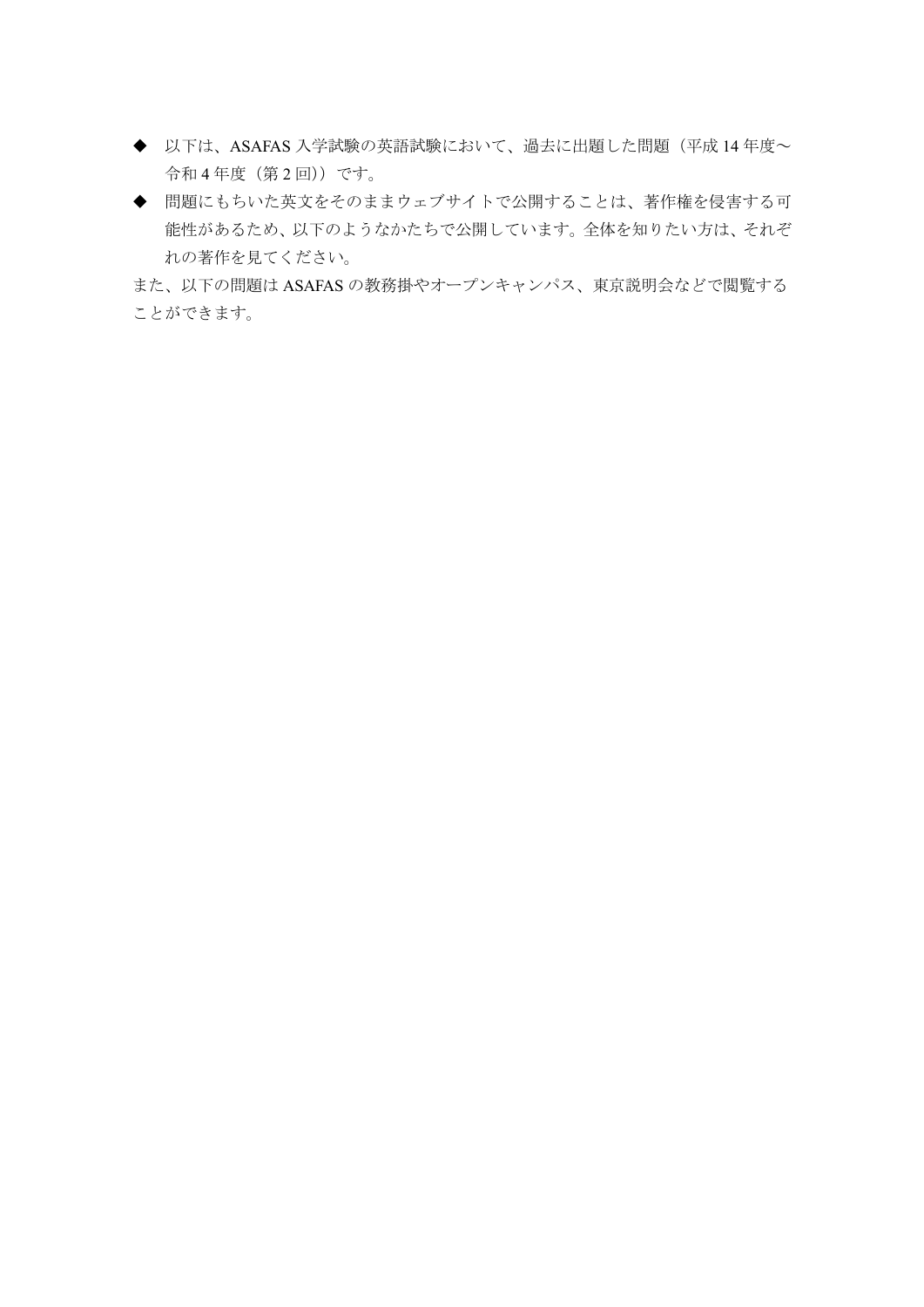令和 4 年度(第 2 回) 東南アジア地域研究専攻

設問I. 次の英文を日本語に全訳しなさい(ローマ字表記も可能)。(50点) [英文](省略)

(以下は、[英文]の下につけた補足説明) 用語解説

Amartya Sen アマルティア・セン(1933 年 11 月 3 日−)。ノーベル経済学賞を受賞したイン ド出身の学者。

(出典:David Graeber. 2014. *The Democracy Project: A History, a Crisis, a Movement.* London: Penguin Books, pp.183−184 より抜粋)

●[英文]と は 、 David Graeber. 2014. *The Democracy Project: A History, a Crisis, a Movement.* London: Penguin Books の 183 頁本文の上から5行目 (Why do...)から、184 頁の上から5行 目(…into being.)までを指す。

設問II. 次の英文を日本語に全訳しなさい(ローマ字表記も可能)。(50点) [英文](省略) (以下は、[英文]の下につけた補足説明) 用語解説 the green revolution:「緑の革命」 fertilizer-responsive:耐肥性のある。一般的に、窒素肥料を増加するほど収穫量が増加する性 質のこと。

(出典:David R. Montgomery. 2012. *Dirt: The Erosion of Civilizations.* Berkeley & Los Angeles: University of California Press, pp. 238−239 より抜粋)

●[英文]とは、David R. Montgomery. 2012. *Dirt: The Erosion of Civilizations.* Berkeley & Los Angeles: University of California Press の 238 頁本文の下から 2 行目 (Over time, human ingenuity…)から、239 頁の上から 19 行目 (…than 2 percent a year.) までを指す。

令和 4 年度(第 2 回) アフリカ地域研究専攻

新型コロナウイルス感染状況に鑑みて、オンラインによる入試(オンライン口述試験)を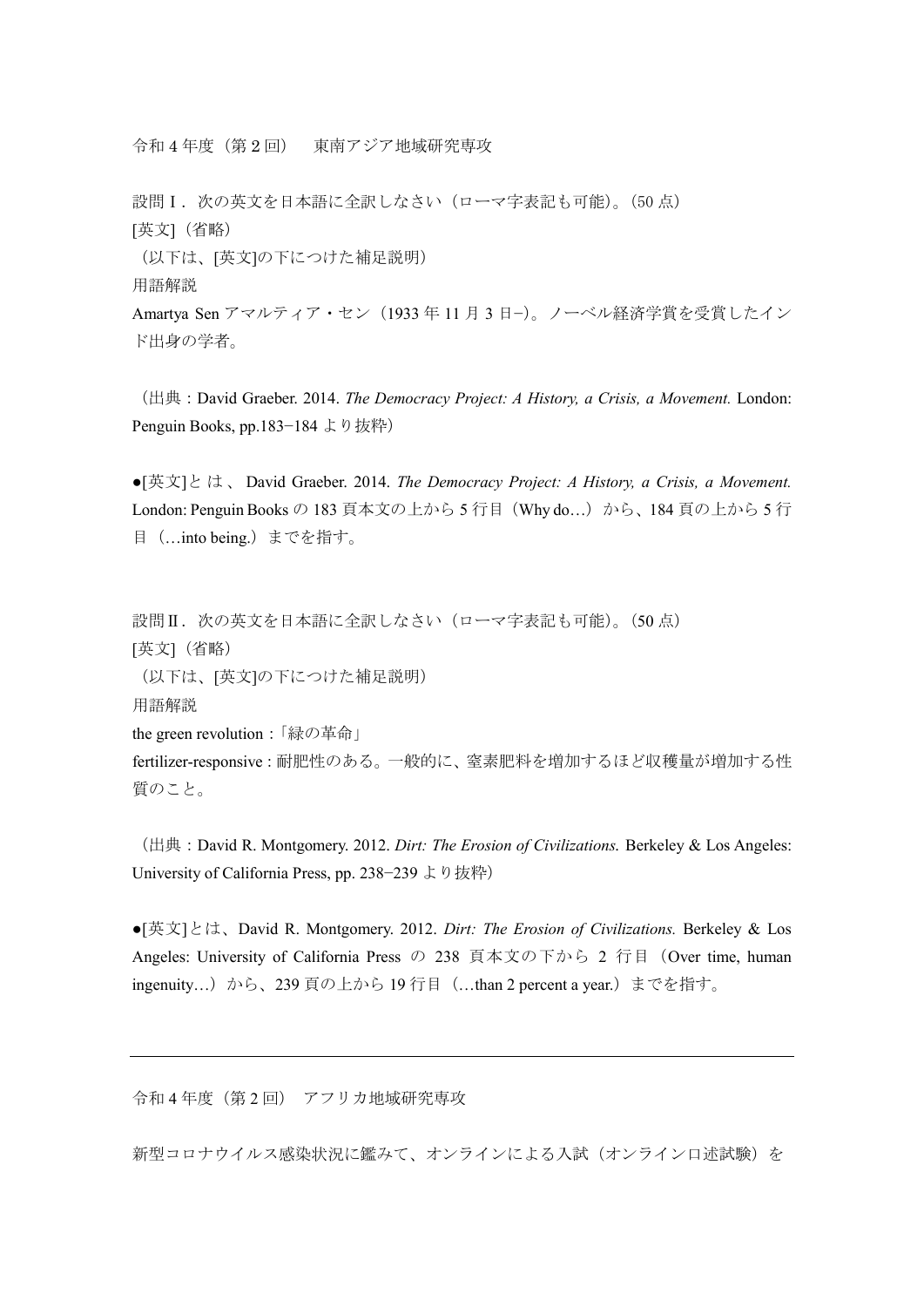令和 4 年度(第 1 回)

設問 I. 次の英文を日本語に全訳しなさい(ローマ字表記も可能)。(50点) [英文](省略)

(以下は、[英文]の下につけた補足説明)

用語解説

*Solanum tuberosum*:ジャガイモの学名。そのままラテン語名を転記してください。 potato blight:ジャガイモ疫病

*Phytophthora infestans*:ジャガイモ疫病菌の学名。そのままラテン語名を転記してください。 Redcliffe Salaman:人名。カタカナで「レッドクリフ・サラマン」、もしくはアルファベット で書いて下さい。

(出典:Baker, Herbert G. 1970. *Plants and Civilization*. Belmont: Wadsworth Publishing Company, pp.40-42. より一部改変のうえ抜粋)

●[英文]と は 、 Baker, Herbert G. 1970. *Plants and Civilization*. Belmont: Wadsworth Publishing Company の 40 頁本文の 下 から 2 行 目( Not only…)か ら 、42 頁 の上 から 9 行目 ( …by disease.) までを 指 す。

設問II. 次の英文を日本語に全訳しなさい(ローマ字表記も可能)。(50点) [英文](省略) (以下は、[英文]の下につけた補足説明) 用語解説 Congress:(米国)議会 body politic:国家、全国民 tipping points:臨界点

(出典:Hansen, James. 2012. "Global Warming Twenty Years Later: Tipping Points Near." Bill McKibben ed. *The Global Warming Reader: A Century of Writing About Climate Change.* New York: Penguin Books, pp.275-276 より抜粋)

•[英文]とは、Hansen, James. 2012. "Global Warming Twenty Years Later: Tipping Points Near."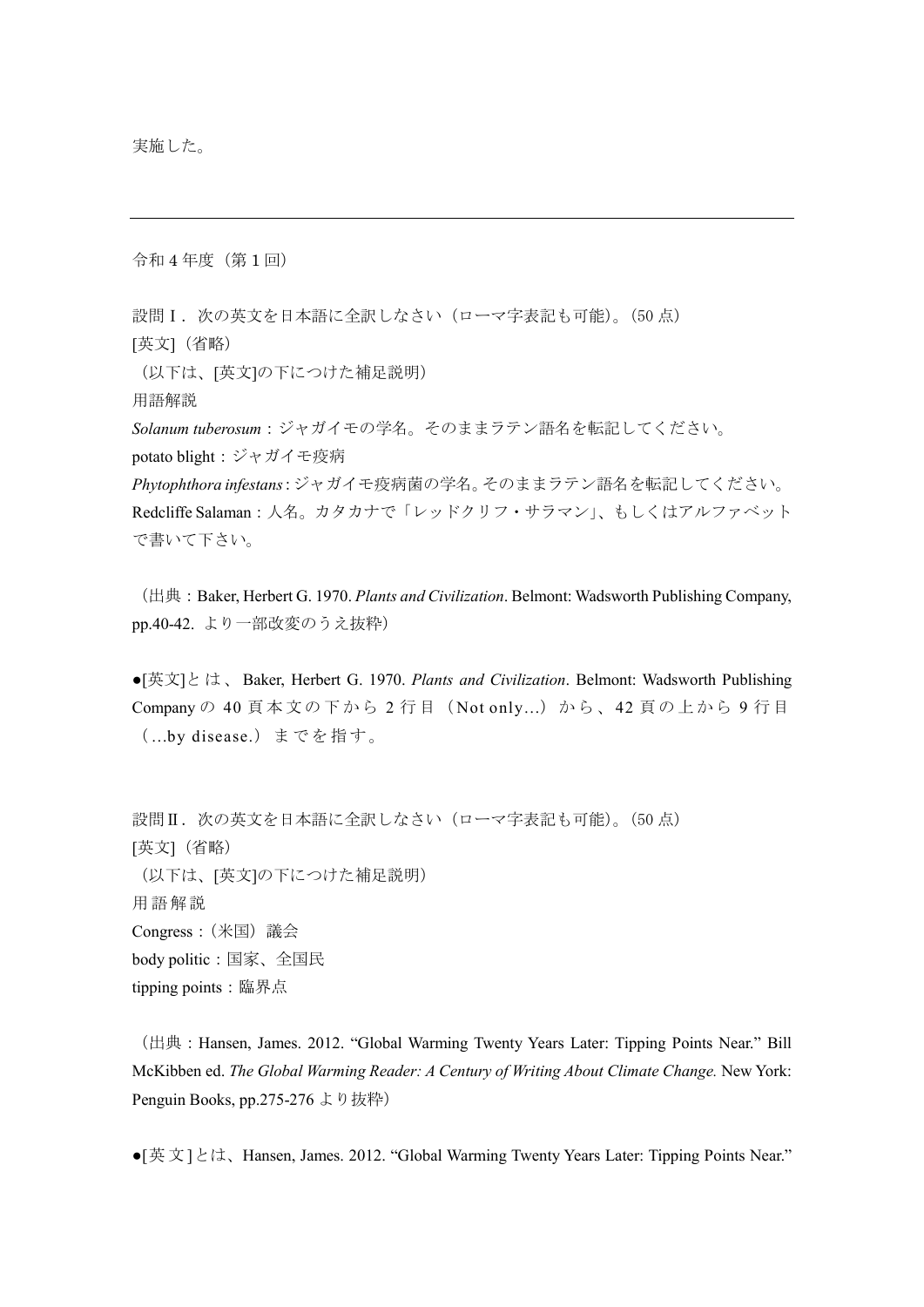Bill McKibben ed. *The Global Warming Reader: A Century of Writing About Climate Change.* New York: Penguin Books の 275 頁本文の上から 1 行目(My presentation today…)から、276 頁目 の上から 12 行目(…in the next year.)までを指す。

令和 3 年度(第 2 回)

新型コロナウイルス感染状況に鑑みて、オンラインによる入試(オンライン口述試験)を 実施した。

令和 3 年度(第 1 回)

設問I. 次の英文を日本語に全訳しなさい(ローマ字表記も可能)。(50点)

[英文](省略)

(以下は、[英文]の下につけた補足説明)

用語解説

Panama disease:パナマ病。20 世紀初めに最初の感染が確認され、やがて世界中でバナナの 収穫量を激減させた。 Sigatoka:シガトカ病

airborne:空気感染の

Honduran:ホンジュラスの

(出典:Koeppel, Dan. 2009. *Banana: The Fate of the Fruit That Changed the World*. London: Penguin Books Ltd., pp. 106-107 より抜粋)

●[英文]と は 、Koeppel, Dan. 2009. *Banana: The Fate of the Fruit That Changed the World*. London: Penguin Books Ltd. の 106 頁本文の上から 1 行目 (It wasn't...) から、 107 頁の上から 6 行 目(…a matter of weeks.)までを指す。

設問II. 次の英文を日本語に全訳しなさい(ローマ字表記も可能)。(50点) [英文](省略) (以下は、[英文]の下につけた補足説明) 用語解説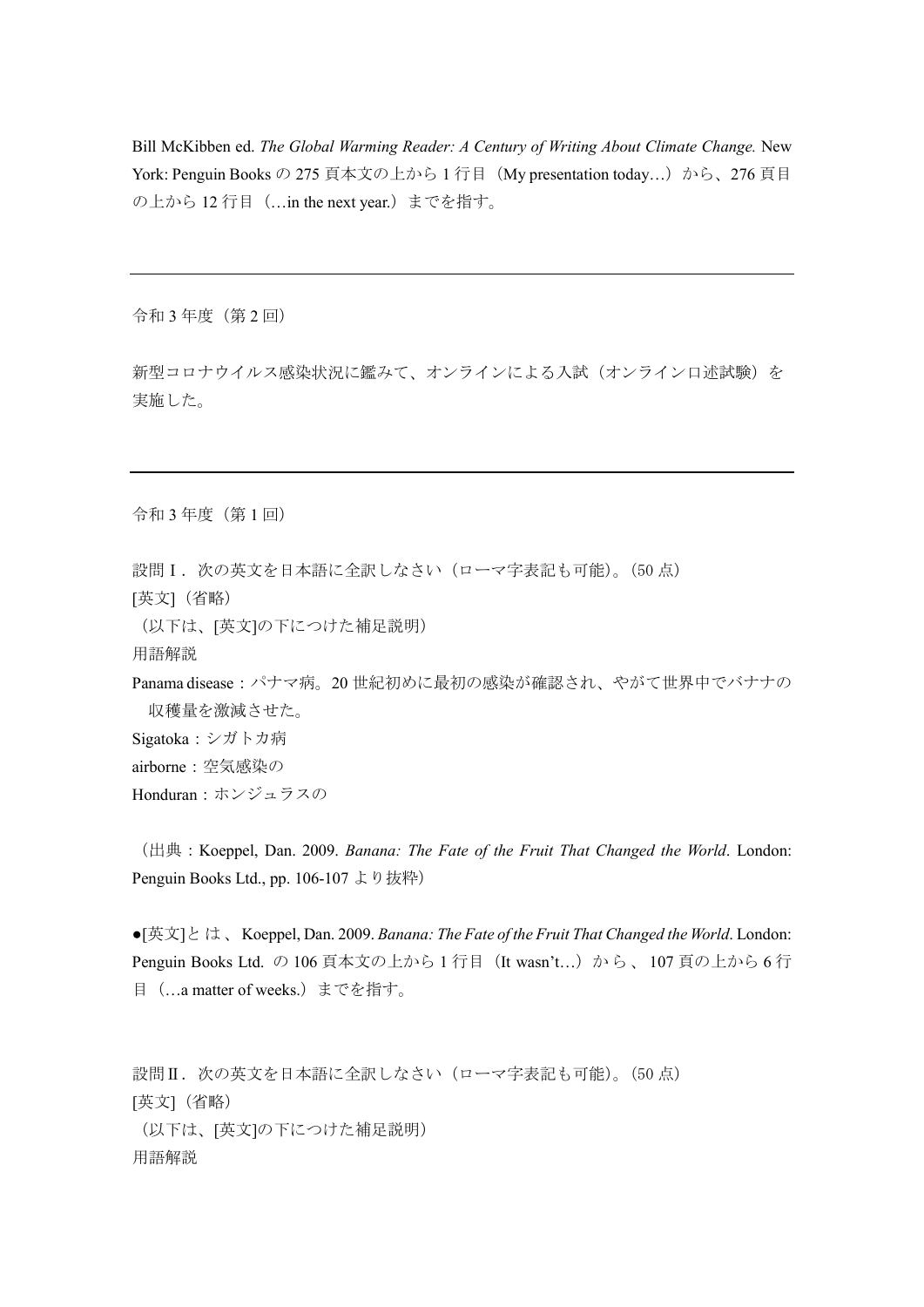Nilles:人名。解答の際はアルファベット表記のままでよい。 telecommuting:在宅勤務 telework:テレワーク the 1990 Americans with Disabilities Act:1990 年障害のあるアメリカ人法

(出典:Bailey, Diane E. and Kurland, Nancy B. 2002. "A Review of Telework Research: Findings, New Directions, and Lessons for the Study of Modern Work."*Journal of Organizational Behavior* 23: 383–400. の 383-384 頁より文献引用を省略のうえ抜粋)

●[英文]とは、Bailey, Diane E. and Kurland, Nancy B. 2002. "A Review of Telework Research: Findings, New Directions, and Lessons for the Study of Modern Work."*Journal of Organizational*  Behavior 23: 383-400 の 383 頁本文の下から 4 行目 (In the quarter century...) から、384 頁目 の上から14行目 ( ... workers face today.) までを指す。

令和 2 年度(第 2 回)

設問I. 次の英文を日本語に全訳しなさい(ローマ字表記も可能)。(50点) [英文](省略) (以下は、[英文]の下につけた補足説明)

用語解説

aquatic ecosystems: 水界生態系

IPCC: 国連気候変動に関する政府間パネル (Intergovernmental Panel on Climate Change) の略 mechanical soil disturbance: 機械的土壌撹乱

(出典:Jat, Ram A., Kanwar L. Sahrawat, Amir H. Kassam and Theodor Friedrich. 2014. "Conservation Agriculture for Sustainable and Resilient Agriculture: Global Status, Prospects and Challenges", in R. A. Jat, K. L. Sahrawat and A. H. Kassam, eds., *Conservation Agriculture: Global Prospects and Challenges*, pp. 1–25. Wallingford: CAB International. 1–2 頁より文献引用を省略 のうえ抜粋)

●[英文]とは、 Jat, Ram A., Kanwar L. Sahrawat, Amir H. Kassam and Theodor Friedrich. 2014. "Conservation Agriculture for Sustainable and Resilient Agriculture: Global Status, Prospects and Challenges", in R. A. Jat, K. L. Sahrawat and A. H. Kassam, eds., *Conservation Agriculture: Global Prospects and Challenges*, pp. 1–25. Wallingford: CAB International の 1 頁本文の下から 17 行目 (Soil degradation...) から、2 頁の上から 39 行目 ( ... locally adapted practices.) まで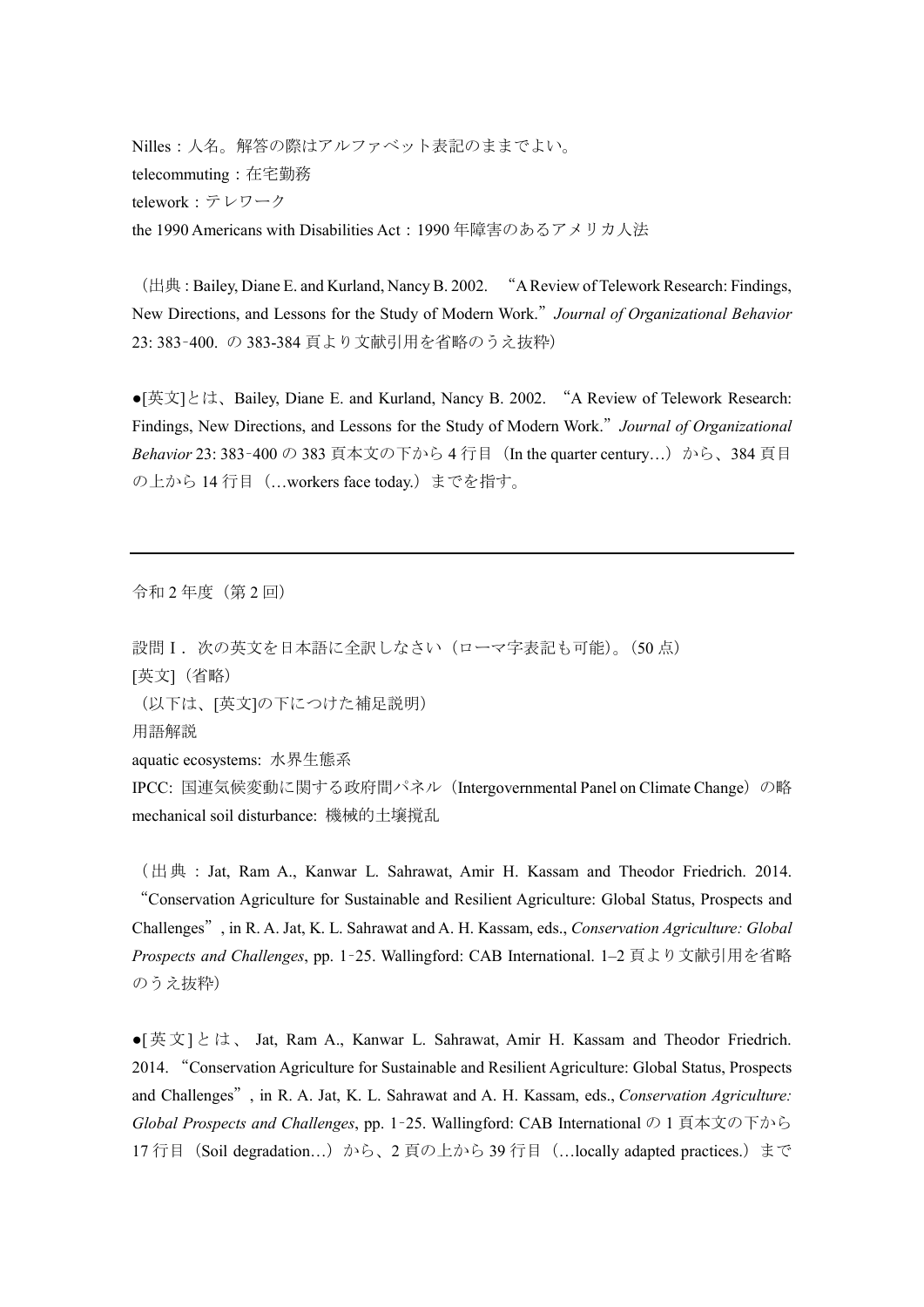を指す。

設問II. 次の英文を日本語に全訳しなさい(ローマ字表記も可能)。(50点) [英文](省略) (以下は、[英文]の下につけた補足説明) 用語解説 *mythistoric postwar* : 神話的歴史としての戦後 conceit : 考え、見方 the German "zero hour" : ドイツの「ゼロ時」(1945 年 5 月 8 日真夜中にナチスドイツが無条 件降伏し、ドイツにおける第二次世界大戦が終わったことを表わす言葉) uncoupling : 断絶、分離 metamorphosis:変身 political spectrum : 政治的立場の違い fashion : 形づくる、つくりだす

(出典:Gluck, Carol. 2003. "The "End" of the Postwar: Japan at the Turn of the Millennium," in Jeffrey K. Olick, ed., *Continuities, Conflicts, and Transformations in National Retrospection*, pp. 289– 314. Durham and London: Duke University Press. 292 頁より文献引用を省略のうえ抜粋)

●[英文]とは、Gluck, Carol. 2003. "The "End" of the Postwar: Japan at the Turn of the Millennium," in Jeffrey K. Olick, ed., *Continuities, Conflicts, and Transformations in National Retrospection*, pp. 289–314. Durham and London: Duke University Press.の 292 頁本文の上から 9 行目(Here, …)か ら、同頁の下から 3 行目(…"new Japan.")までを指す。

令和 2 年度(第 1 回)

設問 I. 次の英文を日本語に全訳しなさい(ローマ字表記も可能)。 (50点) [英文](省略) (以下は、[英文]の下につけた補足説明) 用語解説 molten pig iron:溶銑 converter: 転換炉 molten steel:溶鋼 Siemens-Martin open-hearth method:シーメンス・マルタン平炉法 Gilchrist-Thomas process:ギルクリスト・トーマス工程 phosphoric iron:リン酸鉄

(出典:Headrick, Daniel R. 2009. *Technology: A World History.* New York: Oxford University Press, pp. 112-113 より抜粋)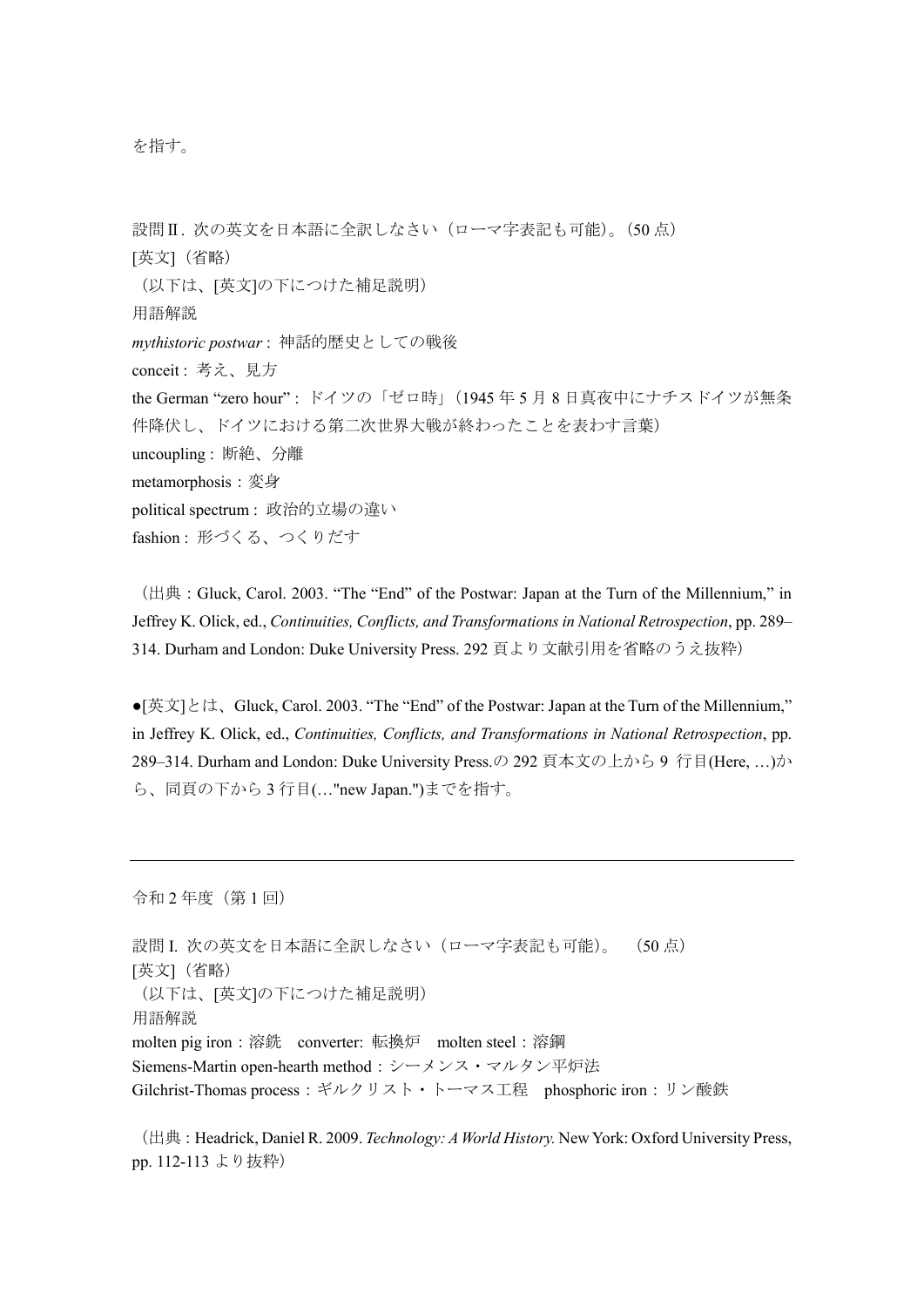●[英文]とは、Headrick, Daniel R. 2009. *Technology: A World History.* New York: Oxford University Press の 112 頁本文の下から 19 行目 (The spread of railroads and of steamships...) から、113 頁の上から 4 行目(…and even disposable "tin" cans.)までを指す。

設問 II. 次の英文を日本語に全訳しなさい(ローマ字表記も可能)。 (50点) [英文](省略) (以下は、[英文]の下につけた補足説明) 用語解説 Diderot:ディドロ *Encyclopédie*:『百科全書』 *utilité publique*:公的有用性 bottom line: 損得勘定 varmint:害獣

(出典: Scott, James C. 1998. *Seeing Like a State: How Certain Schemes to Improve the Human Condition Have Failed.* New Haven and London: Yale University Press, p. 13 より 一部改変の上 抜粋)

●[英文]とは、Scott, James C. 1998. *Seeing Like a State: How Certain Schemes to Improve the Human Condition Have Failed.* New Haven and London: Yale University Press, の 13 頁本文 15 行目 (If the utilitarian state could not see...) から、13 頁の下から 5 行目 (…become "predators" or "varmints.")までを指す。一部改変の上抜粋。

平成31 年度(第2 回)

設問 I. 次の英文の下線部分①②を日本語に訳しなさい(ローマ字表記も可能)。 (50 点) [英文](省略)

(出典:Kelly, Kevin. 2016. *The Inevitable: Understanding the 12 Technological Forces that Will Shape Our Future.* New York, Viking, pp.269-270 より抜粋)

●[英文]とは、Kelly, Kevin. 2016. *The Inevitable: Understanding the 12 Technological Forces that Will Shape Our Future.* New York, Viking の269 ページ本文1 行目(Much of what I believed...) から、270 ページの下から4 行目 (... individuals competing.) までを指す。こ のうち下線部①は、269 頁本文7 行目 (I knew that...) から同頁末尾 (... seemd destined to be junk.) まで、下線部②は、270 頁第3 パラグラフ5 行目 (Despite the flaws of...) から、 同頁の下から4 行目(… individuals competing.)までを指す。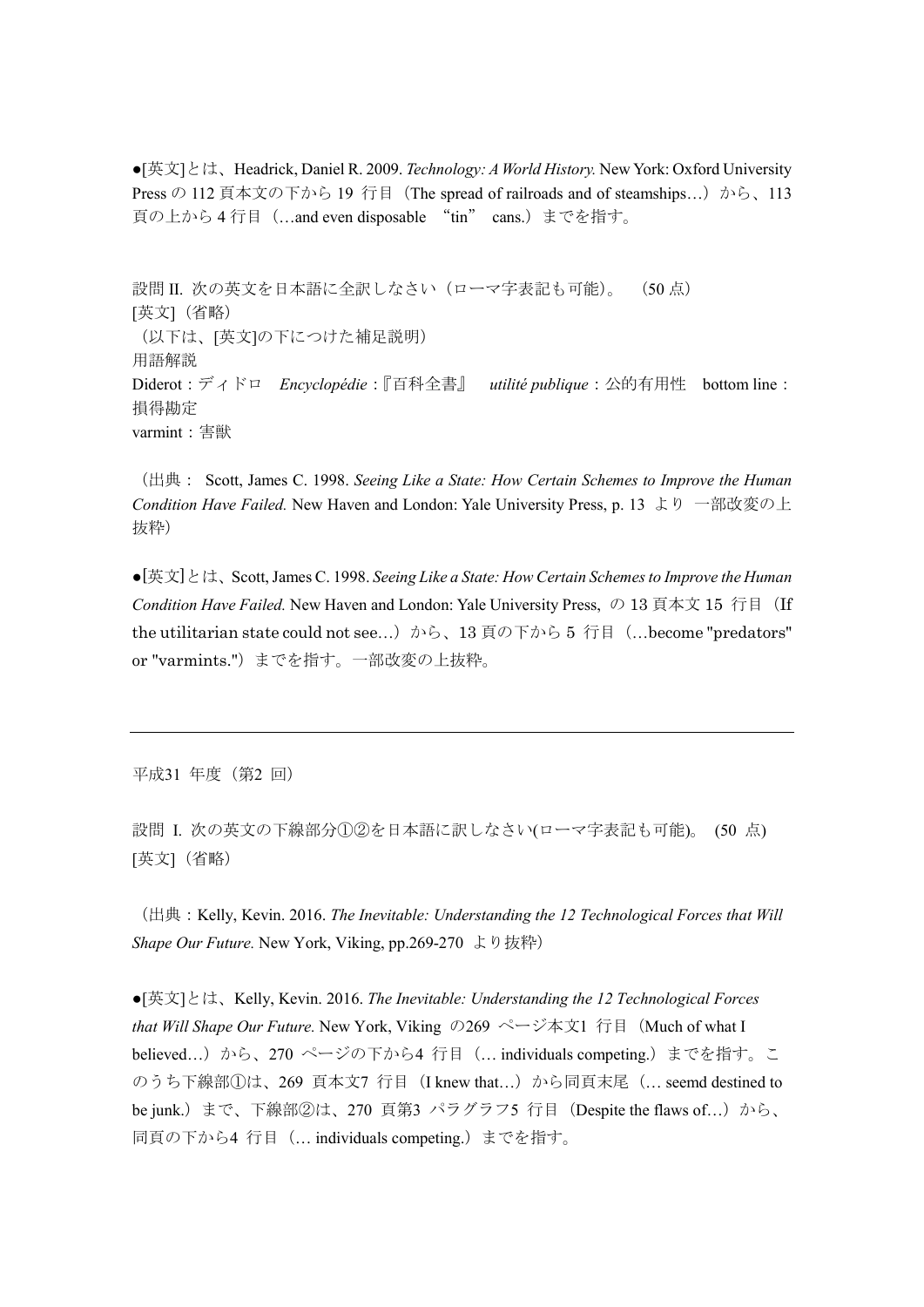設問II. 次の英文を日本語に全訳しなさい(ローマ字表記も可能)。(50点) [英文](省略) (以下は、[英文]の下につけた補足説明) 用語解説 extraterrestrial : 地球外の、地球外知性(の)。 autonomous agents: 自律的なエージェント。(環境の中で自律的に作動することのできるシ ステム。) naïve: うぶな、無警戒な。

(出典: Lestel, Dominique. 2014. "Ethology, Ethnology, and Communication with Extraterrestrial Intelligence." In Douglas A. Vakoch (ed.) *Archaeology, Anthropology, and Interstellar Communication.* Washington, DC, National Aeronautics and Space Administration, Office of Communications, Public Outreach Division, History Program Office, pp.228-229 より一部改変の 上抜粋)

● [英文] とは、Lestel, Dominique. 2014. "Ethology, Ethnology, and Communication with Extraterrestrial Intelligence." In Douglas A. Vakoch (ed.) *Archaeology, Anthropology, and Interstellar Communication.* Washington, DC, National Aeronautics and Space Administration, Office of Communications, Public Outreach Division, History Program Office の228 頁本文7 行 目(On earth, humans share…)から、229 頁4 行目(… as altruistic creatures.)までを指す。

平成 31 年度(第 1 回)

設問 I. 次の英文の下線部分を日本語に全訳しなさい(ローマ字表記も可能)。(50 点) [英文](省略) (以下は、[英文]の下につけた補足説明) 用語解説 nipah palm fronds: ニッパヤシの葉 lancelike: 槍頭(そうとう)の形をした

(出典:Scott, James C. 1998. Seeing like a State: How Certain Schemes to Improve the Human Condition Have Failed. New Haven and London: Yale University Press, p.333 より抜粋)

● [英文]とは、Scott, James C. 1998. Seeing like a State: How Certain Schemes to Improve the Human Condition Have Failed. New Haven and London: Yale University Press の 333 頁、本文 10 行目(While doing fieldwork …)から、同頁の下から 2 行目(… the crop was saved)までを指 す。このうち下線部は、冒頭から 32 行目(… beginning to hatch.)まで、および下から 3 行目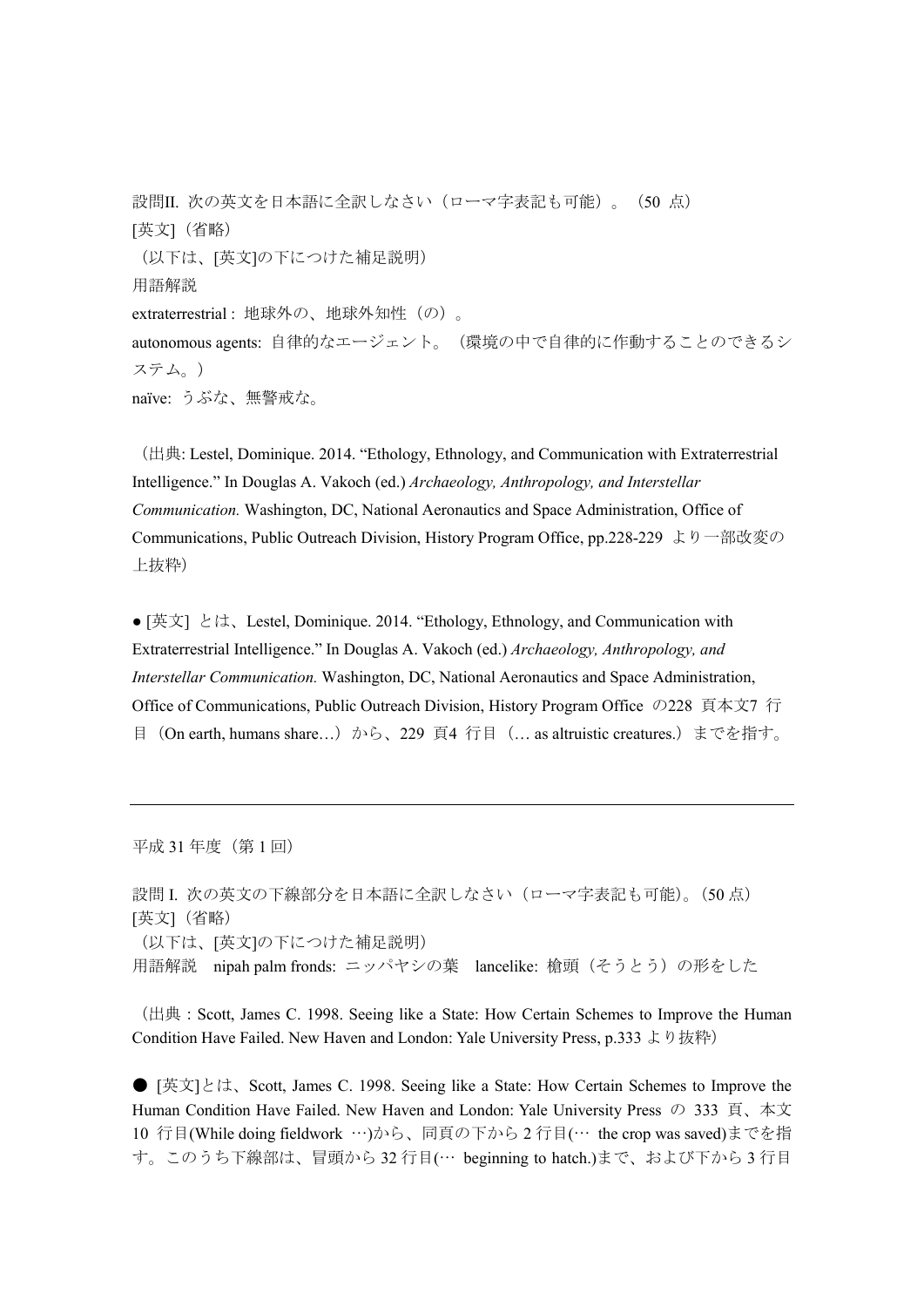(As the black ants …)から下から 2 行目(… the crop was saved)までを指す。

設問Ⅱ. 次の英文の下線部分①、下線部分②を日本語に全訳しなさい(ローマ字表記も可 能)。(50 点) [英文](省略) (以下は、[英文]の下につけた補足説明) 用語解説 the Brundtland Commission:ブルントラント委員会。国連に設置された「開発と環境に関す る世界委員会」の通称。1987 年の報告書は、後の開発と環境をめぐる国際社会の議論に大 きな影響を与えた。 the Stockholm environmental conference:ストックホルム環境会議。国連人間環境会議の通称。 環境の保護を提案する先進国と開発の推進を追求する開発途上国が激しく意見をたたかわ せた。 Malthusian: マルサス流の、マルサス的な。トマス・ロバート・マルサス (1766-1834) はそ の主著『人口論』において、人口の増加は生活資料の増加よりも急速であると論じ、人口抑 制の必要を唱えた。 paper over:おおいかくす。

(出典:Hira, Anil. 2017. "Environmentally Sustainable Development in Practice." in Paul Battersby & Ravi K. Roy eds. International Development: A Global Perspective on Theory and Practice. London; Thousand Oaks; New Delhi; Singapore: Sage Publications, pp. 168-169 より一部 改変のうえ、抜粋)

● [英文]とは、Hira, Anil. 2017. "Environmentally Sustainable Development in Practice." in Paul Battersby & Ravi K. Roy eds. International Development: A Global Perspective on Theory and Practice. London; Thousand Oaks; New Delhi; Singapore: Sage Publications の 168 頁本文 20 行 目(The 1987 UN Report …)から 169 頁 3 行目(… as might be posed by postmodernists.)までを指 す。このうち、下線部①は 168 頁本文 20 行目(The 1987 UN Report …)から 31 行目(… which is 'sustainable development')まで、下線部②は 169 頁の 32 行目の途中(The concept has morphed …)から 169 頁の下から 2 行目の途中(…with natural limits.)までを指す。

平成 30年度(第2回)

設問 I. 次の英文を日本語に全訳しなさい(ローマ字表記も可能)。(50 点) [英文](省略)

(以下は、[英文]の下につけた補足説明)

用語解説

conspicuous consumption: 顕示的消費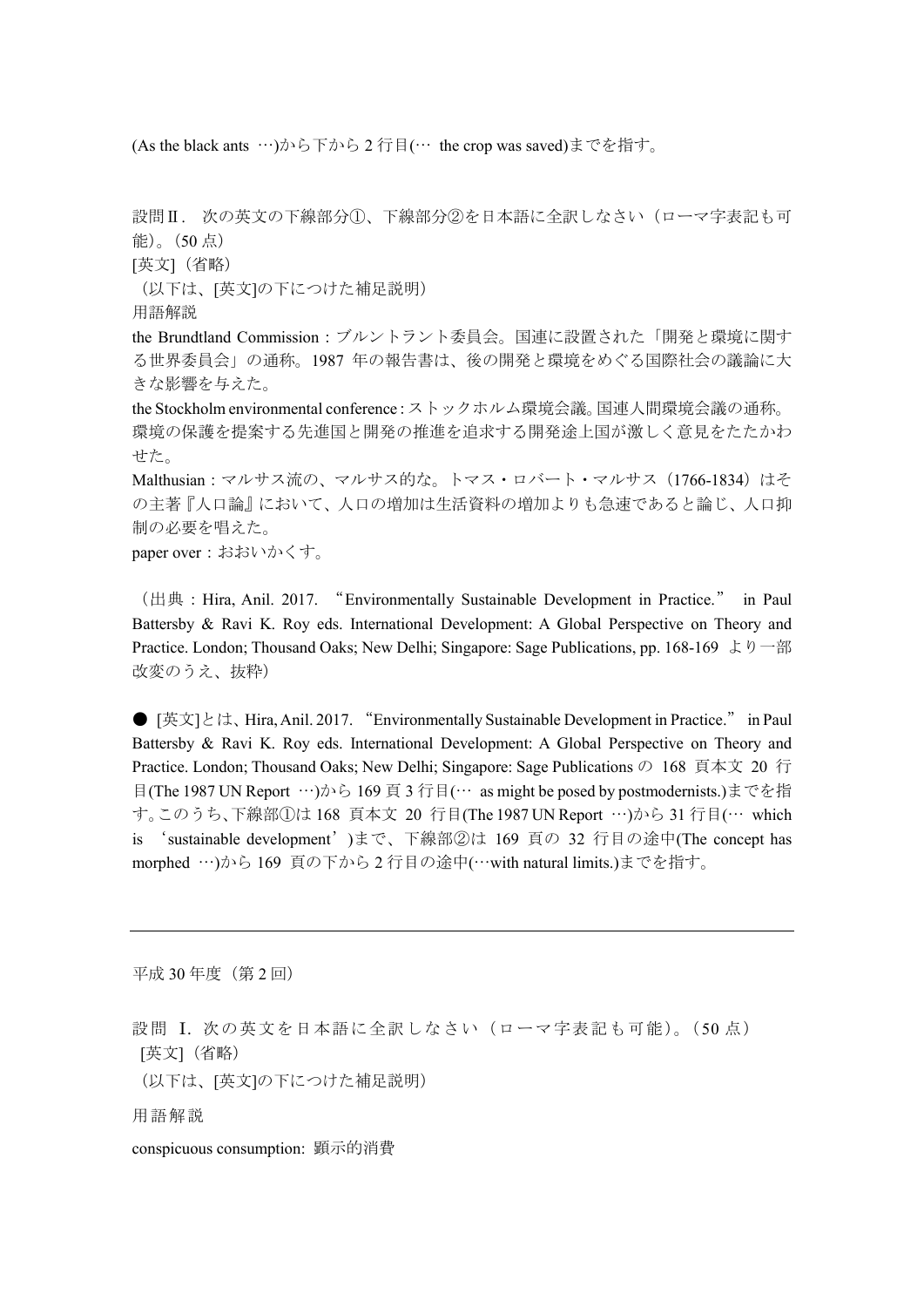conquistadores: コンキスタドール (征服者) たち

(出典:Monaghan, John and Peter Just. 2000. *Social & Cultural Anthropology: A Very Short Introduction*. Oxford: Oxford University Press, p.114 より一部改変の上、抜粋)

● [英文]とは、Monaghan, John and Peter Just. 2000. *Social & Cultural Anthropology: A Very Short Introduction*. Oxford: Oxford University Press の 114 頁、本文 9 行目(Why do people…)から、同 頁の最終行の途中(…learns to value.)までを指す。

設問 II. 次の英文を日本語に全訳しなさい (ローマ字表記も可能)。 (50点) [英文](省略)

(以下は、[英文]の下につけた補足説明)

用語解説: Samson:サ ム ソン( 旧約 聖書に 登 場す る人 物名)、*marinheiros*: マ リネイロ(帆船を使って大航海する探検家)、Tenerife:テネリフェ島(カナリ ア諸島にある島の名称)、Our Lady of Candelaria:カンデラリアの聖母(カナリ ア諸島全域の守護聖人)、Cortés:コルテス (スペインの探検家でメキシコの征 服者)

(出典: Crosby, Alfred W. 2009. *Ecological Imperialism-The Biological Expansion of Europe, 900-1900*. Second Edition. New York, Cambridge University Press, p.188 よ り 一部改変の上、抜粋)

● [英文]とは、Crosby, Alfred W. 2009. *Ecological Imperialism-The Biological Expansion of Europe, 900-1900*. Second Edition. New York, Cambridge University Press の 188 頁 1 行目(There are many…)から、同頁下から 8 行目(…arrived early.)まで を指す。

平成 30年度(第1回)

設問 I. 次の英文を日本語に全訳しなさい(ローマ字表記も可能)。(50点) [英文](省略) (以下は、[英文]の下につけた補足説明) 用語解説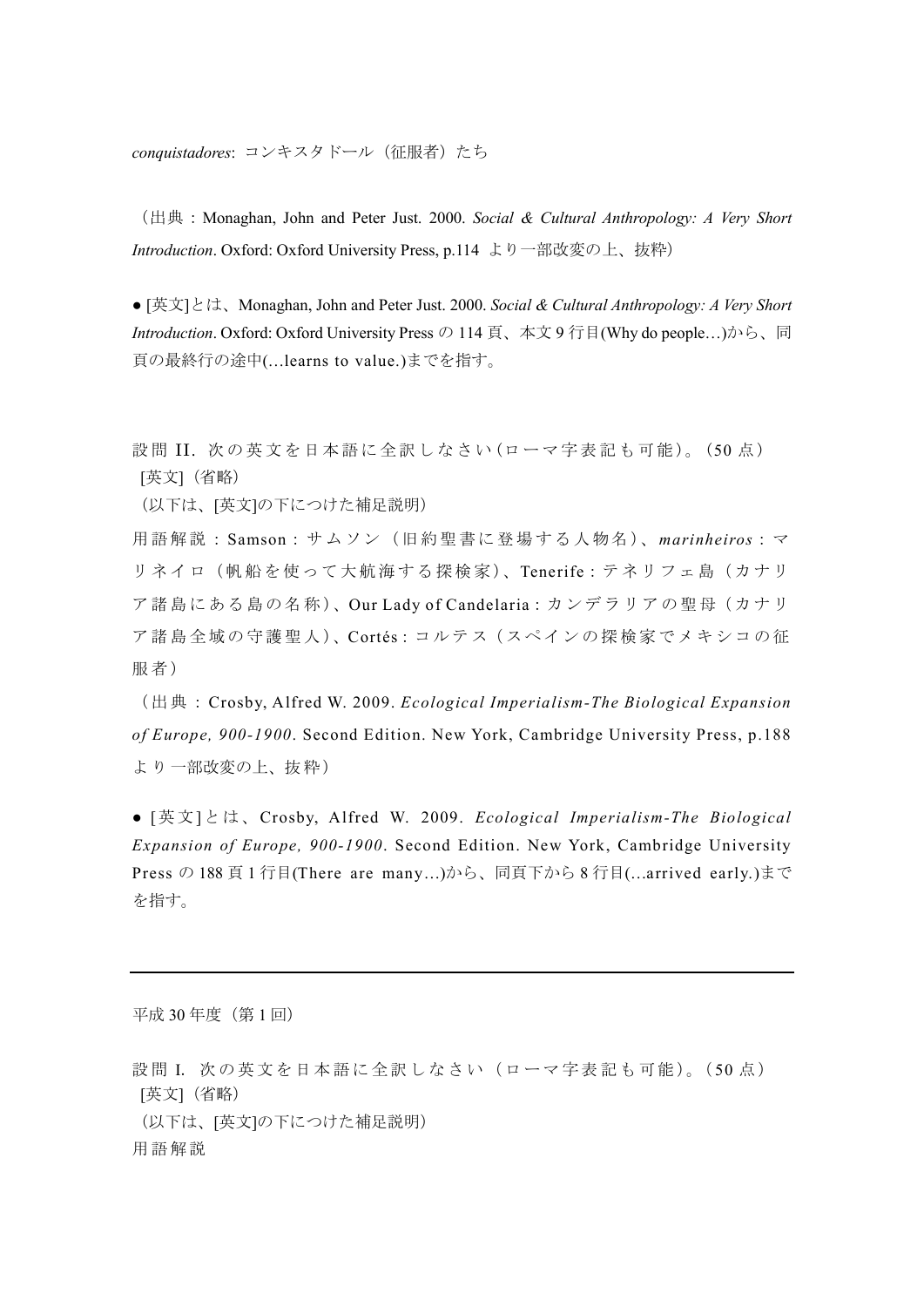industrial*ising* 産業化途上の。 Malthusian:マルサス的な、マルサス流の。マルサスは、『人口論』で有名な経済学者。人口 が等比数列的(=ねずみ算式)に増加するのに対して、食料は等差数列的に増加する結果、 食料不足に陥ると主張した。 Sidney and Beatrice Webb:ウェッブ夫妻。ソビエト連邦の社会主義を「新たな文明」と呼ん だ。 Cold War:冷戦。 inegalitarian:不平等な。

(出典:Gellner, Ernest. 1997. *Nationalism*. New York: New York University Press, pp. 25-26 より 抜粋)

● [英文]とは、Gellner, Ernest. 1997. *Nationalism*. New York: New York University Press の 25 頁、 本文 1 行目(In various very…)から、26 頁の 13 行目(…equalisation of conditions.)までを指す。

設問 II. 次の英文の下線部分を日本語に全訳しなさい(ローマ字表記も可能)。(50 点) [英文](省略) (以下は、[英文]の下につけた補足説明) 用語解説 SPOT image: SPOT 衛星画像。 Kissidougou:キシドゥグ(都市名)

● [英文]とは、Fairhead, James and Melissa Leach. 1996. *Misreading the African Landscape*. Cambridge: Cambridge University Press の 56 頁 9 行目(Comparison of modern…)から、57 頁本 文 5 行目(…in forest area.)までを指す。ただし、56 頁 12 行目(The scale of…)から、同 22 行目 (…for air photographs.)までは中略した。

そのうち下線部分は、 56 頁 23 行目(Generally, in analysing…)から、同 29 行目(…the passage of fire.)までと、56 頁 36 行目(Simple visual comparison…)から、57 頁本文 5 行目(…in forest area.)までである。

平成 29年度(第2回)

設問I 次の英文を日本語に全訳しなさい。(ローマ字表記も可能) (50 点) [英文](省略)

(以下は、[英文]の下につけた補足説明)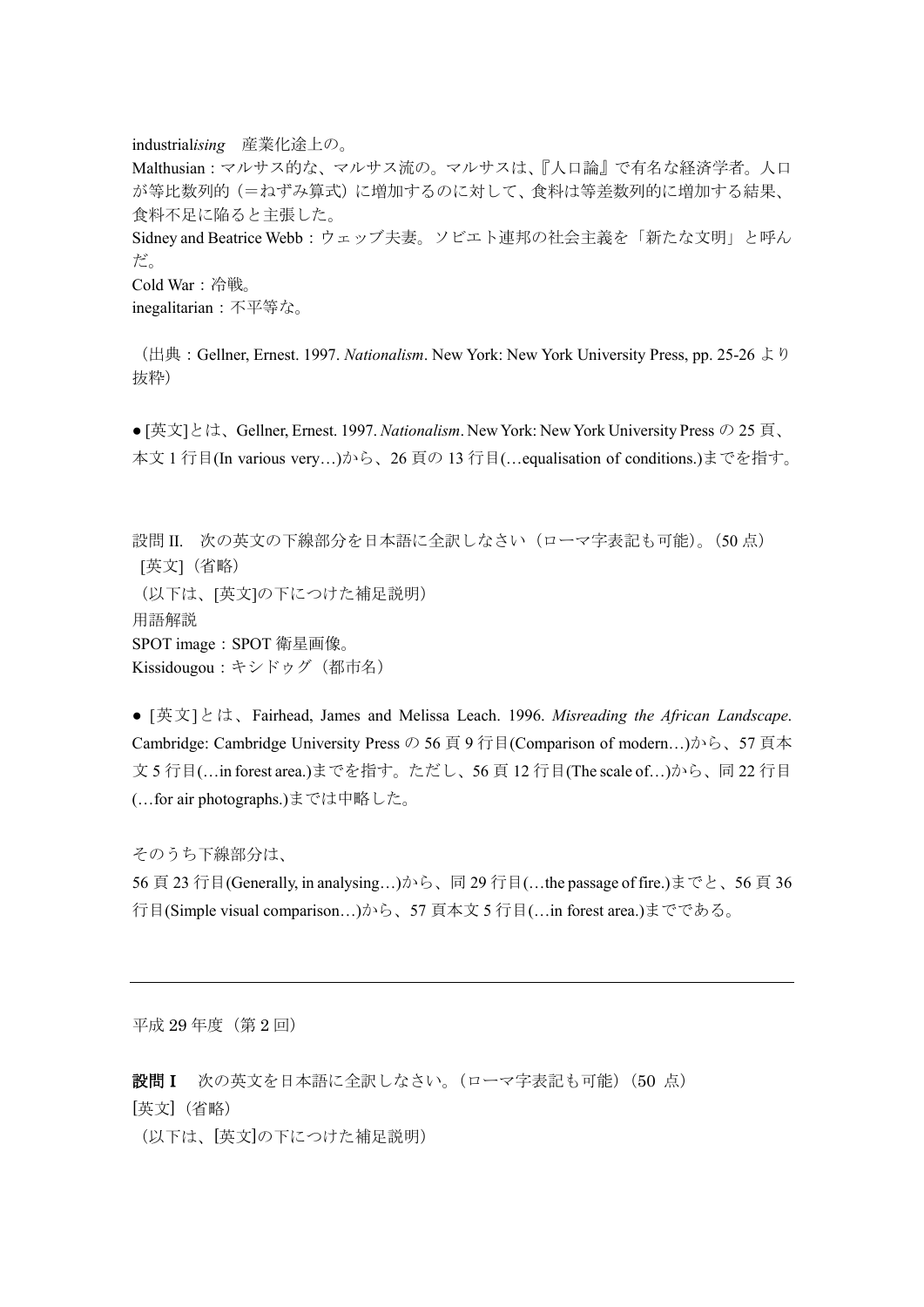## 用語解説

toothbrush stick, tooth stick: 歯磨き棒、oral health care: 口腔ヘルスケア、dental floss: デンタル・フロス(糸ようじ)、chewing stick: チューイング・スティック、gingivitis:歯 肉炎、apthous ulcers:アフタ性口内炎、antimicrobial activity:抗菌作用

● [英文]とは、van Wyk, Ben-Erick and Gericke, Nigel 2007. People's Plants: A Guide to Useful Plants of Southern Africa. Briza Publications, Pretoria. の 205 頁、1 行目 (Visitors to relatively…)から、同頁の 16 行目(…Namibia and Botswana.)までを指す。

設問Ⅱ 次の英文の下線部分を日本語に全訳しなさい(ローマ字表記も可能)。(50 点) [英文](省略) (以下は、[英文]の下につけた補足説明) 用語解説 coral reefs: サンゴ礁

● [英文]とは、Tsing, Anna Lowenhaupt, Brosius, J. Peter and Zerner, Charles 2005. "Introduction: Raising Questions about Communities and Conservation", in J. Peter Brosius, Anna Lowenhaupt Tsing and Charles Zerner (eds.), Communities and Conservation: Histories and Politics of Community-Based Natural Resource Management, Walnut Creek, CA: AltaMira Press, の 1 頁本文 1 行目(For more than a decade…)から、2 頁 10 行目(…programs in disparate sites.)までを指す。

そのうち下線部分は、

1 頁 1 行目(For more than a decade…)から、同 8 行目(a few forests and coral reefs.)まで と、

1頁 13 行目(Community-based natural resource…)から、同18 行目(…traditional forms of access.)までと、

2 頁 5 行目(As this agenda gained momentum, …)から、同 10 行目(…programs in disparate sites.)までである。

平成 29年度(第1回)

設問I 次の英文を日本語に全訳しなさい。(ローマ字表記も可能)(50点) [英文](省略)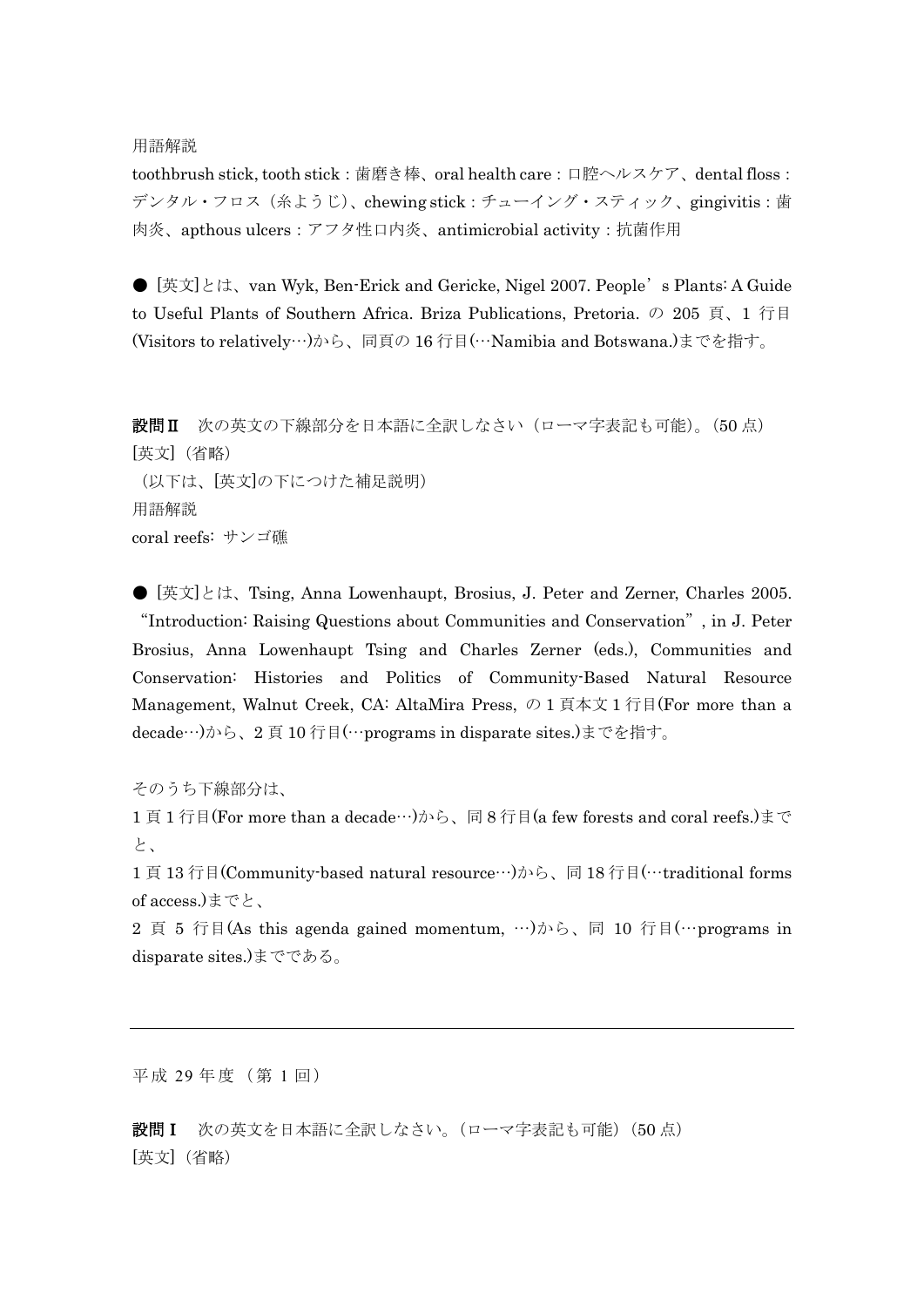(以下は、[英文]の下につけた補足説明) 用語解説 tectonic plate:地殻プレート、TEA:熱帯アジア

[英文]とは、Corlett, T. R. 2009. The Ecology of Tropical East Asia. Oxford University Press, New York の 2 頁、左の 33 行目(The primary goal of ecology is…)から、同頁の右 19 行目(…that it is all true.)までを指す。

設問Ⅱ 次の英文はユダヤ教についての概説書の冒頭部分です。下線部分を日本語に訳し なさい。(1)~(5)の解答は、すべて同一用紙に記入してください。(ローマ字表記も可能)(50 点) [英文](省略)

(以下は、[英文]の下につけた補足説明) 用語解説 rites of passage:通過儀礼

● 「英文」とは、Braybrooke, Marcus. 1995. How to Understand Judaism. London: SCM Press Ltd., の 1 頁、左の 1 行目 (What do you do when you study…)から、同頁の右一番 下の行(…developed since the Holocaust.)までを指す。

そのうち下線(1)は、左の 7 行目(Because some scholars emphasize…)から、同 11 行目(…in the contemporary world.)までである。

下線(2)は、左の 12 行目(Generalization is dangerous….)から、同 16 行目(…have three opinions'.)までである。

下線(3)は、左の下から 7 行目(It is by participation…)から、同一番下の行(…worship and rites of passage.)までである。

下線(4)は、右の 5 行目(Often it is easier…)から、同 10 行目(…judging from one's own standpoint.)までである。

下線(5)は、右の下から 8 行目(In studying another religion…)から、同下から 4 行目(…their own story of salvation.)までである。

平成 28年度(第2回)

設問I. 次の英文を日本語に全訳しなさい(ローマ字表記も可能)。(50点) [英文](省略)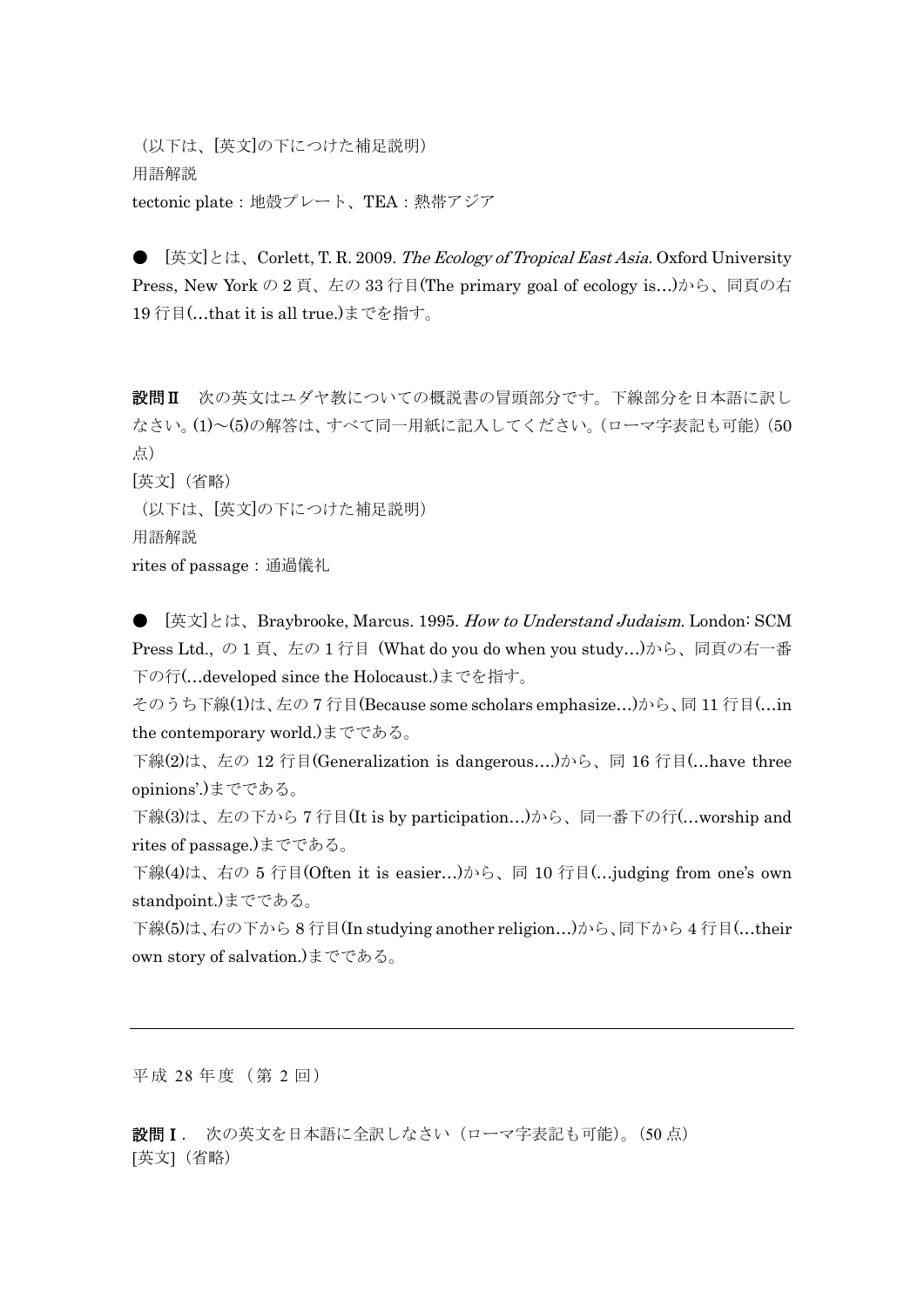(以下は、英文の下につけた補足説明)

E. P. Thompson: 20 世紀のイギリスの歴史家、社会運動家

●[英文]とは、Morris-Suzuki, T. 2013. Heroes, collaborators and survivors: Korean kamikaze pilots and the ghosts of war in Japan and Korea. Morris-Suzuki, T., Low, M., Petrov, L. and Tsu, T. Y. (eds.) *East Asia beyond the History Wars: Confronting the Ghosts of Violence*. Routledge, London and New York. の 184 頁、下から 15 行目 (The value of history.....) から、185 頁上から 2 行目 (and express regret at others.)までをさす。

設問Ⅱ**.** 次の英文の下線部分を日本語に全訳しなさい(ローマ字表記も可能)。(50 点)

[英文](省略)

(以下は、英文の下につけた補足説明)

malting: モルトづくり、amylase: アミラーゼ、sweet wort: 麦汁、lactic acid: 乳酸

●[英文]とは、Board on Science and Technology for International Development 1996. *Lost Crops of*  Africa. Volume 1 Grains. National Academy Press, Washington, D.C.の 168 頁の上から2 行目 (In Africa, as in many parts……)から、同頁の下から 8 行目 (…the growth of pathogenic microorganisms.)までをさす。

そのうち、下線部分は 168 頁の上から 16 行目 (Malting is the first step....)から、同頁の下か ら 8 行目 (…the growth of pathogenic microorganisms.) までである。

平成 28 年度 (第1回)

設問 I. 次の英文を日本語に全訳しなさい(ローマ字表記も可能)。(50点) [英文](省略) (以下は、[英文]の下につけた補足説明) the peace of Westphalia ウェストファリア条約 cross-fertilization 相互交流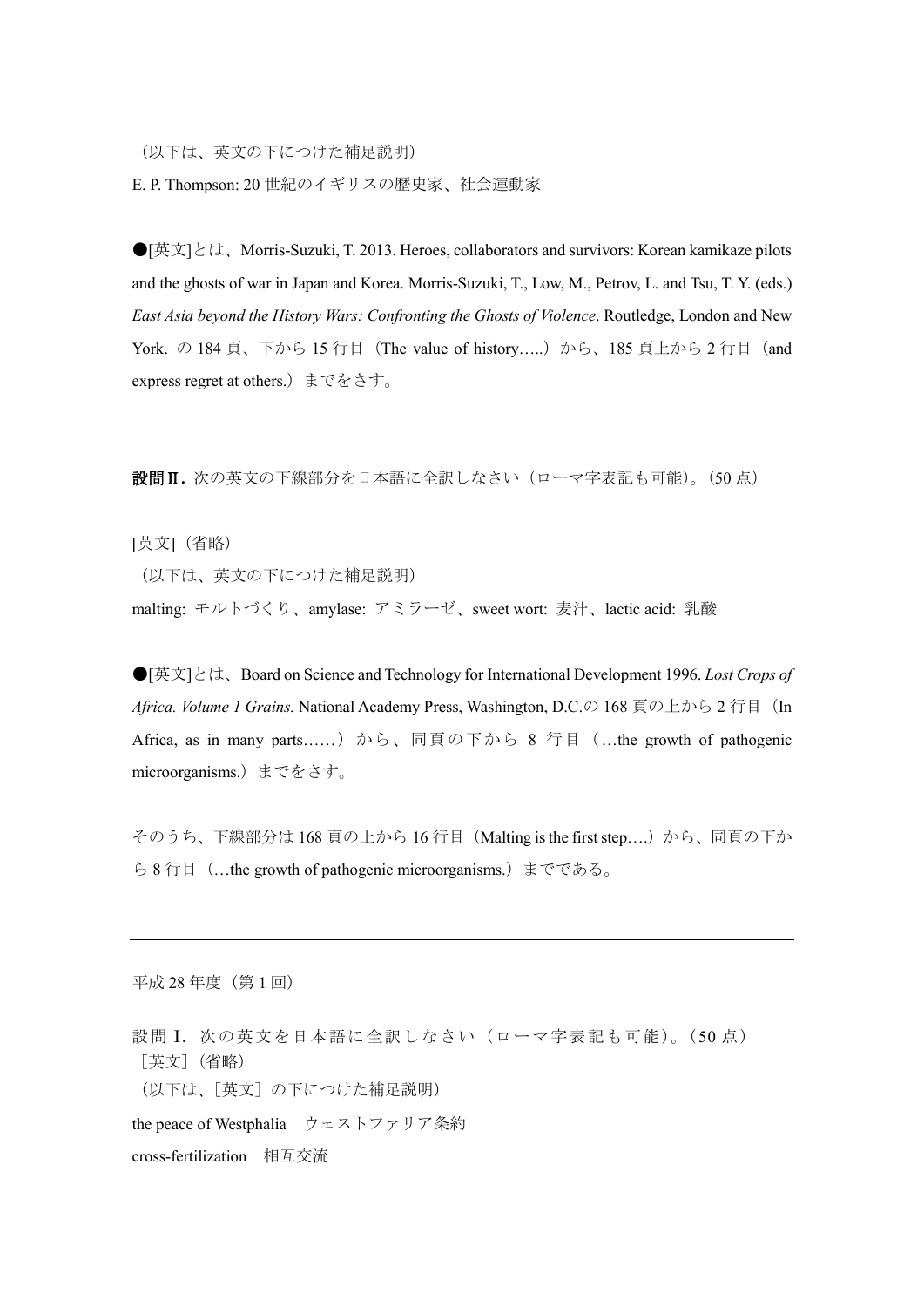Organization for Security and Cooperation in Europe (OSCE) 欧州安全保障協力機構 Organization of African Unity (OAU) アフリカ統一機構

 「英文」とは、Ramsbotham, O., Woodhouse, T. and Miall, H. 2011. *Contemporary Conflict Resolution: The Prevention, Management and Transformation of Deadly Conflicts (3<sup>rd</sup> edition).* Cambridge: Polity Press. 4 ページの一番下の段落のはじまりから、5 ページの 20 行目ま でをさす。

設問 **II.** 以下の文章1と2を日本語に全訳しなさい(ローマ字表記も可能)。設問Ⅰとは別 の解答用紙を使用し、1枚の解答用紙に解答しなさい。文章1から文章2の順番に解答を並 べる必要はありません。(各 25 点)

## 文章1

[英文](省略) (以下は、[英文]の下につけた補足説明) geochemical cycles 地球化学的循環 humus 腐植

 「英文」とは、Brady, N. C. and Weil, R. R. 2002. *The Nature and Properties of Soils* (13th edition). New Jersey: Prentice Hall. 7 ページの Recycler of Raw Materials の部分をさす

## 文章2

[英文](省略)

 「英文」とは、Odum, E. P. 1997. *Ecology: A Bridge Between Science and Society*. Sunderland, Mass: Sinauer Associates. 97 ページ Thanks, but No Thanks のボックス部分をさす。

平成 27 年度 アフリカ地域研究専攻2次募集

設問 I. 次の英文を日本語に全訳しなさい(ローマ字表記も可能)。(50 点) [英文](省略) (以下は、[英文]の下につけた補足説明) foraging societies:狩猟採集社会, hunting and gathering societies と同義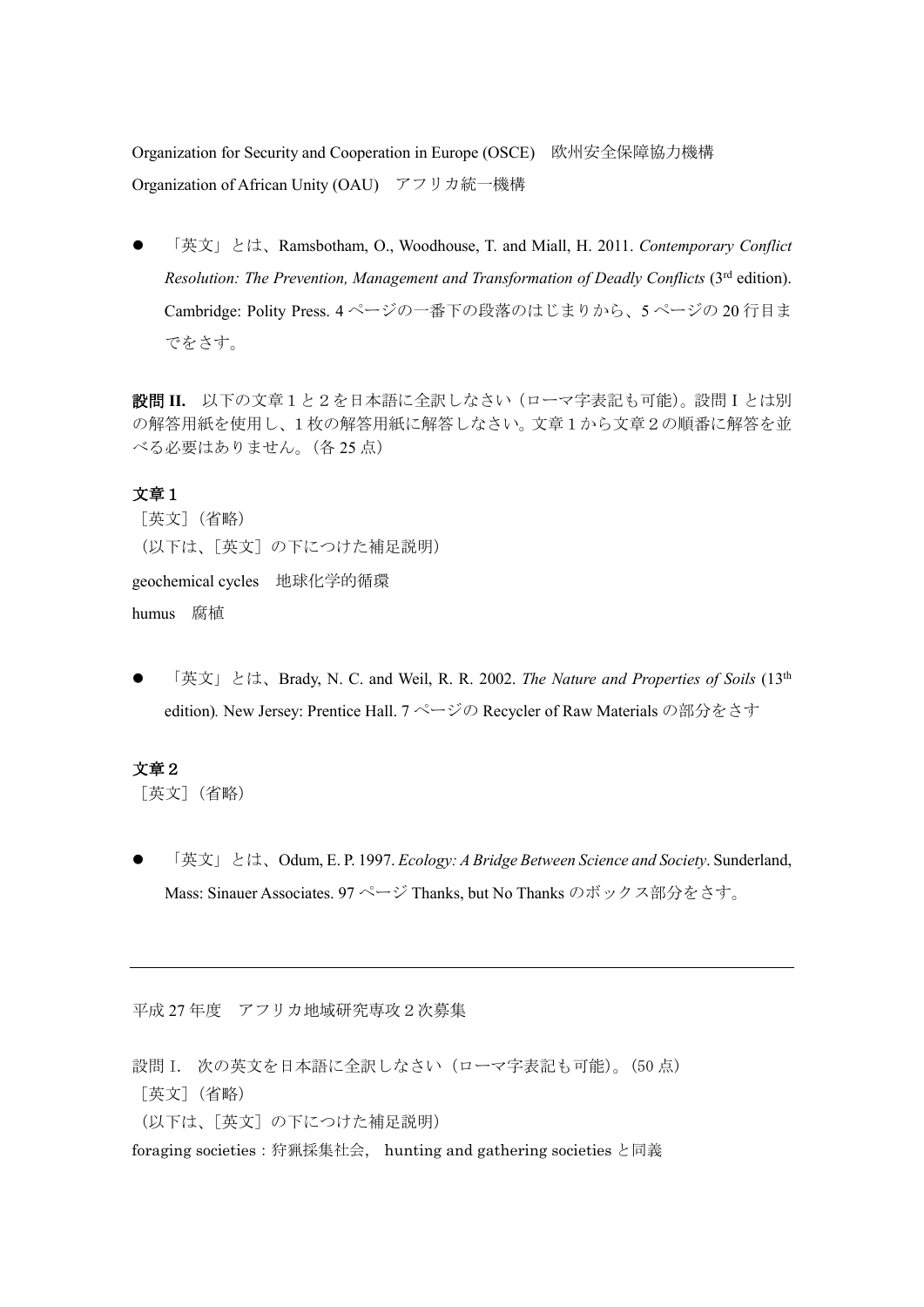levelling mechanism:平準化機構 James Woodburn:ジェームズ・ウッドバーン。人類学者, タンザニアにおける狩猟採集民 ハッザの研究で著名 immediate-return:即時利得 delaved-return: 遅延利得

 「英文」とは、Endicott, Kirk. 2005, "The significance of trade in an immediate-return society: The Batek case", T. Widlok & W. G. Tadesse (eds.), *Property and Equality*, Volume II: Encapsulation, Commercialisation, Discrimination, Berghahn Books  $\oslash$ 冒頭から,第二段落の(............that may become the basis of unequal power relations.) までをさす。

設問II. 次の英文を日本語に全訳しなさい(ローマ字表記も可能)。(50点) [英文](省略) (以下は、[英文]の下につけた補足説明) draft animals :役畜 a replacement herd:更新用の群れ MJ:メガジュール

 「英文」とは、Robert McC Netting, Smallholders, Householders: Farm Families and the Ecology of Intensive, Sustainable Agriculture, 1993 の 1 行目(Where draft) animals are……….)から 21 行目 (……….that of a farm family of six.)までをさす。

平成 27 年度

設問Ⅰ. 以下の文章1~3を日本語に全訳しなさい(ローマ字表記も可能)。ただし、タイ トルは訳す必要はありません。また個人名、大学名、企業名は原文のアルファベット表記の ままでも構いません。文章1~3の順番に解答を並べる必要はありません。

[英文](省略)

(以下は、[英文]の下につけた補足説明)

kelvin:ケルビン(絶対温度の単位。なお、温度が 1 ケルビン上昇することは、1℃の上昇と 同じ温度上昇である)

「英文」とは、' Climate change endangers culture,' Nature 507, 403 (27 March 2014) doi:10.1038/507403f を指す。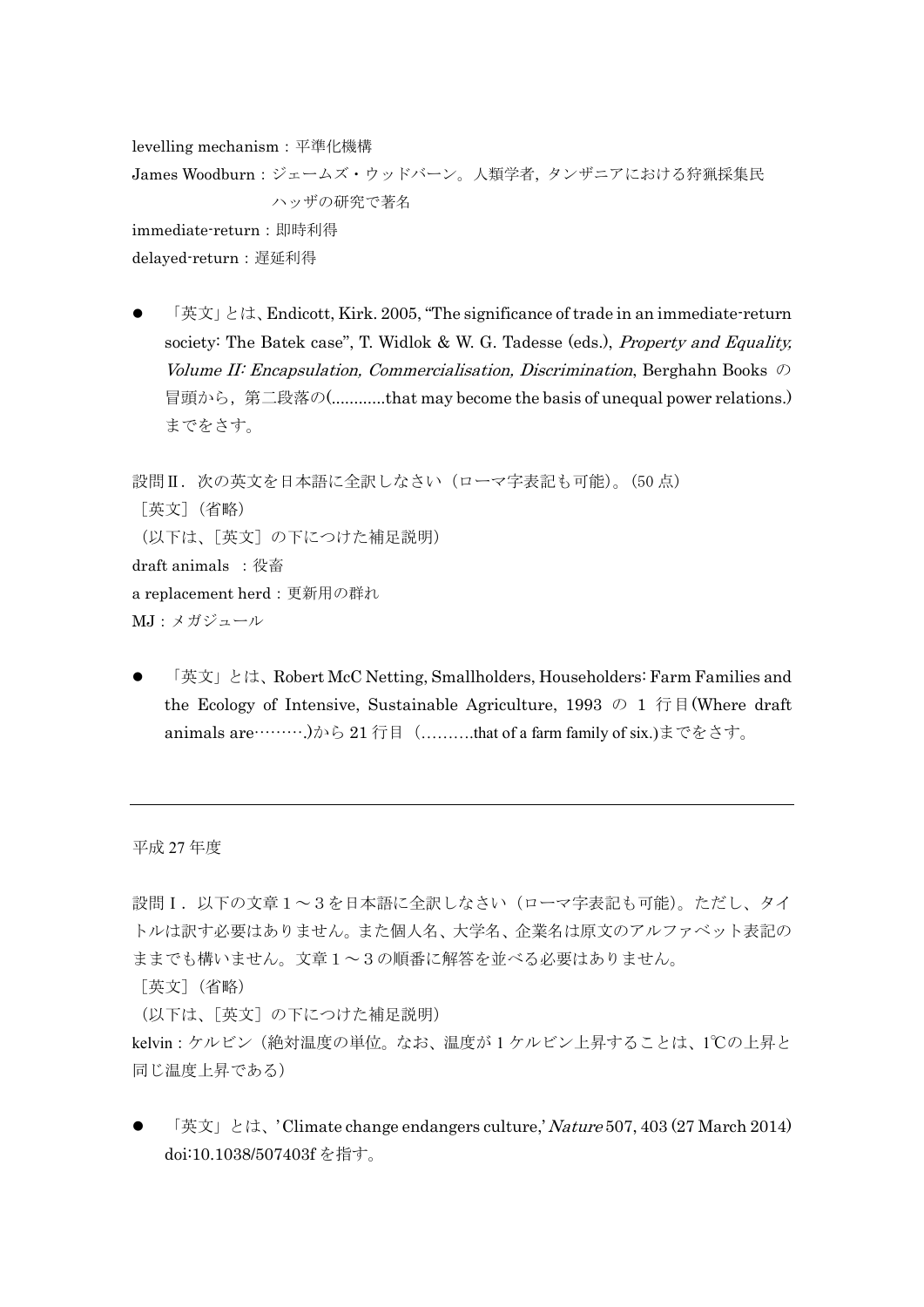文章2 [英文](省略) (以下は、[英文]の下につけた補足説明) polio:ポリオ(急性灰白髄炎)

「英文」とは、Leslie Roberts, 'War within a war,' Science 21 March 2014: Vol. 343 no. 6177 pp. 1302-1305 DOI: 10.1126/science.343.6177.1302 の summary (http://www.sciencemag.org/content/343/6177/1302.summary)を指す。

文章3

[英文](省略)

● 「英文」とは、Janet Pelley, 'Paper giant says "no" to deforestation,' Frontiers in Ecology and the Environment, 11 (3): 116 の第 1 段落を指す。

設問 II. 次の英文を日本語に全訳しなさい(ローマ字表記も可能)。設問 I とは別の解答用 紙を使用すること。(50 点)

```
[英文](省略)
(以下は、[英文]の下につけた補足説明)
Shinto: 神道
kami no michi: 神の道
Confucianist: 儒教の、儒教的な
```
 「英文」とは、Wilfred Cantwell Smith, The Meaning and End of Religion. Minneapolis: Fortress Press, 1991 の 70 頁 15 行目 (Turning to Japan..........) から同頁下から 2 行目(..........it has been historically of major permeative influence.)までをさす。

平成 26 年度

設問 I. 次の英文を日本語に全訳しなさい(ローマ字表記も可能)。(50 点) [英文](省略) (以下は、[英文]の下につけた補足説明) BBC:イギリス放送協会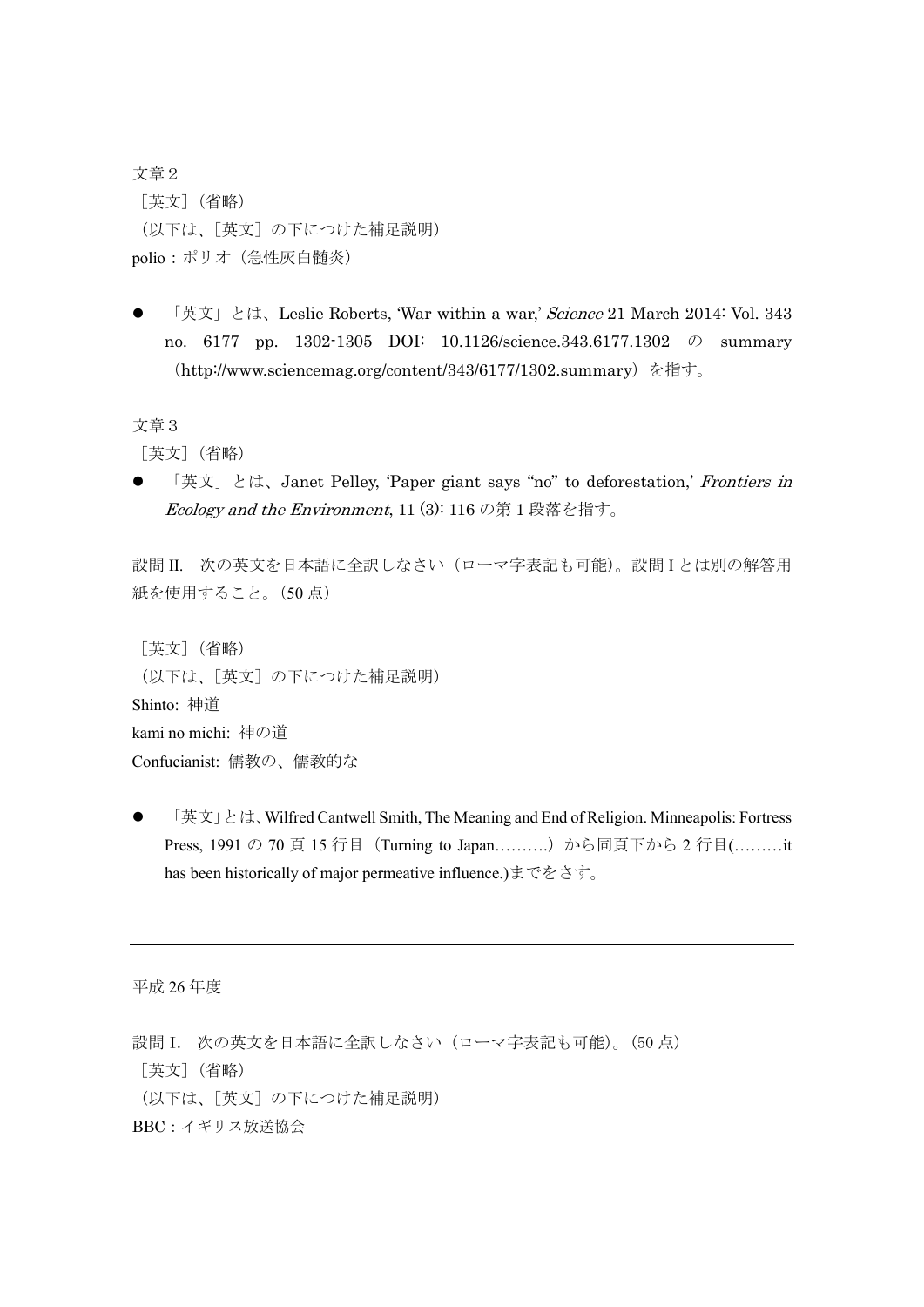「英文」とは Glenn Jordan and Chris Weedon, 1995, Cultural Politics: Class, Gender, Race and the Postmodern World, Blackwell, Oxford の 23 ページ本文 1 行目から 24 ページの 2 行目の "What are the dominant cultural and political discourses … a privileged role in the development of The Individual"を指す。

設問 II. 次の英文を日本語に全訳しなさい(ローマ字表記も可能)。(50 点) [英文](省略) (以下は、[英文]の下につけた補足説明) Saharan North Africa:北アフリカのサハラ地域

「英文」とは、John T. Hardy, 2005. *Climate Change*. West Sussex: Wiley (ISBN 0-470-85019-1) の 23 ページ左の 1 行目から 24 ページ左の 21 行目の "Since the Earth formed more than four billion years ago...models of future climate?" を指す。

平成 25 年度

```
設問 I. 以下の文章を読んで、1から4までの問いに答えなさい(ローマ字表記も可能)。
1から4までは、すべて同一用紙に解答してください。(50点)
1.下線部①を日本語に訳しなさい(20 点)
2.下線部②を日本語に訳しなさい(10 点)
3.下線部③を日本語に訳しなさい(10 点)
4.下線部④を日本語に訳しなさい(10 点)
[英文](省略)
(以下は、[英文]の下につけた補足説明)
cultural relativism:文化相対主義
Pascal:パスカル(17 世紀のフランスの数学者・物理学者・哲学者)
Pyrenees:ピレネー山脈
Aztecs:アズテック人あるいはアステカ人(メキシコ中央高原付近で繁栄した民族)
LSD:幻覚剤の一種
```
- 「英文」とは、F. Allan Hanson, 1975, *Meaning in Culture*, Routledge & Kegan Paul, London and Boston の 24 ページ 1 行目から 25 ページ 16 行目までの"The argument of the preceding chapter was that cultural phenomena have meaning in their own right ... and concepts of the culture to which they belong."を指す。
- 「下線部①」とは、24 ページ 6 行目から 12 行目までの"For one thing ... from another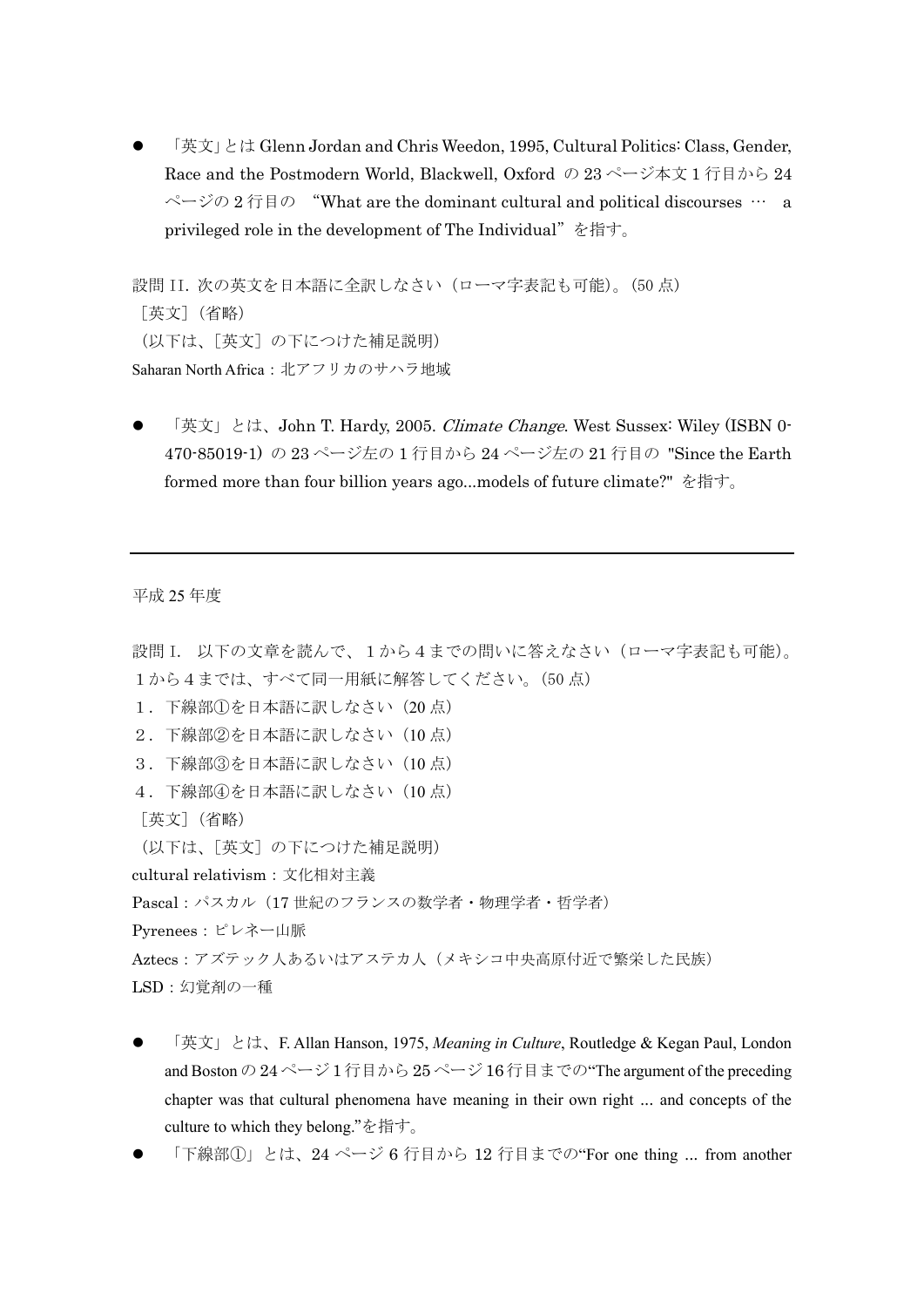culture."を指す。

- 「下線部②」とは、24ページ13 行目から 16 行目までの"The status of relativism is... or even impossible."を指す。
- 「下線部③」とは、24 ページ 17 行目から 20 行目までの"The first is evaluative.... so therefore may the resulting judgments."を指す。
- 「下線部④」とは、25 ページ 8 行目から 11 行目までの"And what goes for cultures... hippies should not give LSD to their children"を指す。

設問Ⅱ. 次の英文は「Harvesting pest species as food」と題された文章です。これを日本 語に全訳しなさい(ローマ字表記も可能)。(50 点) [英文](省略) (以下は、[英文]の下につけた補足説明) metdugi:日本語でのカナ表記は「メットゥギ」とします。

 「英文」とは、Eric Chivian and Aaron Bernstein, 2008, *Sustaining Life: How Human Health Depends on Biodiversity*, Oxford University Press, New York の P341「Box 8.3」を指す。

平成 24 年度

設問 I. 次の英文を日本語に全訳しなさい(ローマ字表記も可能)。(50点) [英文](省略) (以下は、[英文]の下につけた補足説明)

drupe:核果、palm kernel:パーム核、palm kernel oil:パーム核油、palm kernel cake:パーム 核油粕

 「英文」とは、C.W.S. Hartley, 1988. The Oil Palm, Third edition, Longman, London (ISBN 0-582-40400-2)の 1 ページ 1 行目から 24 行目の"At the present time…palm kernel cake."を指す。ただし、1 行目の"(Elaeis guineensis Jacq.) "及び、11 行目の", like the coconut,"は省略した。

設問 II. 次の英文を日本語に全訳しなさい(ローマ字表記も可能)。(50 点) [英文](省略) (以下は、[英文]の下につけた補足説明)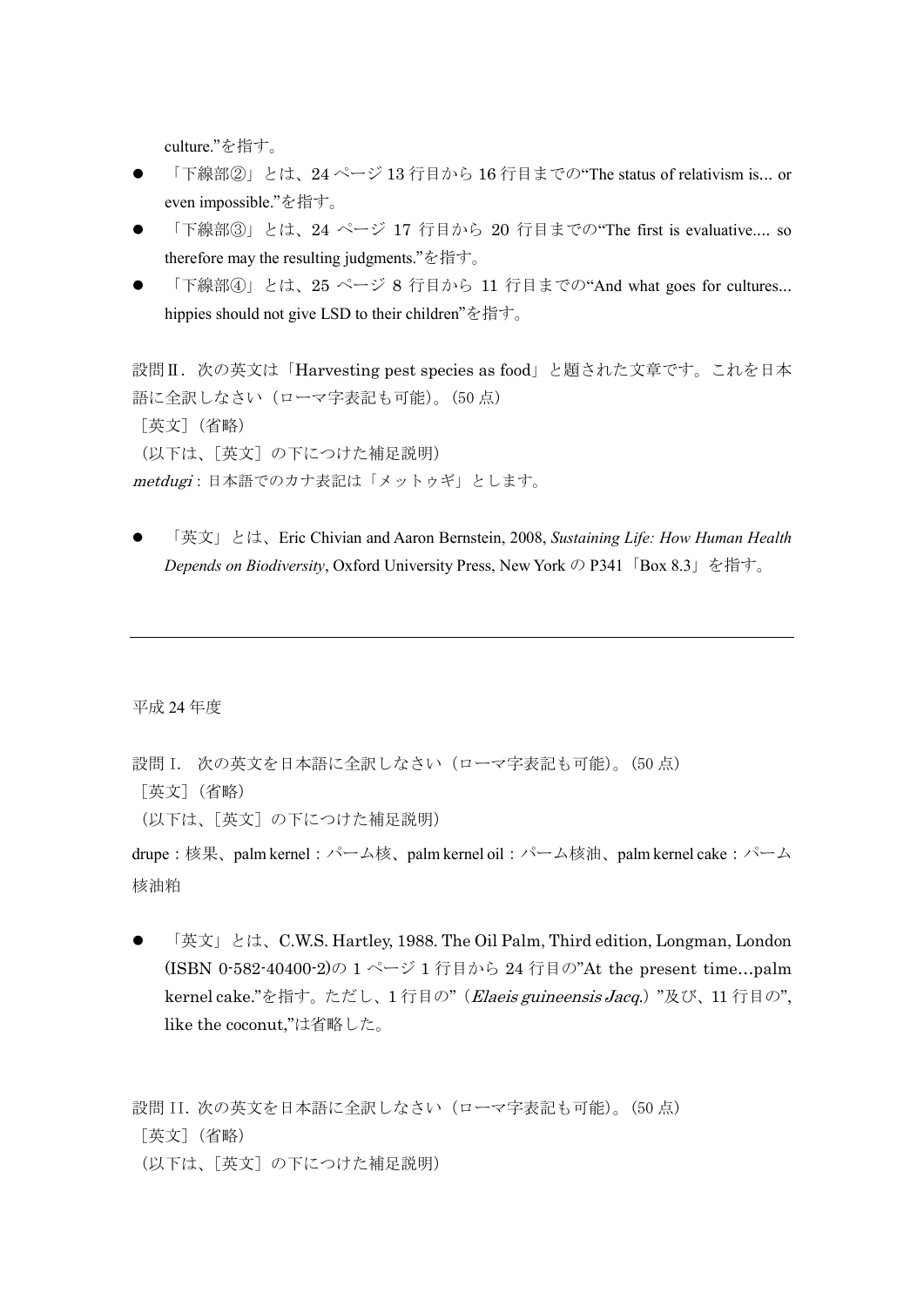scarcity: 稀少性

 「英文」とは、Paul A. Samuelson, 1980. *Economics.* 11th edition. Auckland: McGraw-Hill International Book Company (ISBN 0-07-054595-2). の 17 ページ左列 21 行目から右列 22 行目の "What to produce, How, and For Whom … food, clothing, and shelter."を指す。

平成 23 年度

設問 I 以下の文章を読んで、1から3までの問いに答えなさい(ローマ字表記も可能)。 1から3までは、すべて同一用紙に回答してください。(50点)

- 1.下線部①を日本語に訳しなさい(20 点)
- 2.文中の②の部分にあてはまる最も適切な文を下記からひとつ選びなさい。(10 点)
	- (1) technology is neither neutral nor value-free but a product of who defines it and how
	- (2) technology is neutral and value-free, but not a product of who defines it and how
	- (3) technology is neither neutral nor value-free but a product of expertise
	- (4) technology is neutral and value-free, and a product of expertise
- 3.下線部③を日本語に訳しなさい。(20 点)

[英文](省略)

(以下は、[英文]の下につけた補足説明) indigenous technology:在来技術 indigenous knowledge:在来知識 Intermediate Technology:中間技術

「英文」とは、 Emma Crewe & Elizabeth Harrison, 1998, Whose Development? An Ethnography of Aid, Zed Books, London and New York の 91 ページ 11 行目から 92 ページ 22 行目までの"However, the assumption that technology can be introduced ... on objective differences in knowledge or expertise."を指す。

「下線部①」とは、91 ページ 14 行目から 18 行目までの、" Evidence from the range of technological revolutions ... by class, gender, and nationality."を指す。

「文中の②の部分」とは、92 ページ 7 行目から 9 行目までの、" in this chapter: "と" This is most obvious"の間の部分を指す。

「下線部③」とは、92 ページ 15 行目から 18 行目までの、" Although Intermediate Technology has … as hardware produced in 'modern' environments."を指す。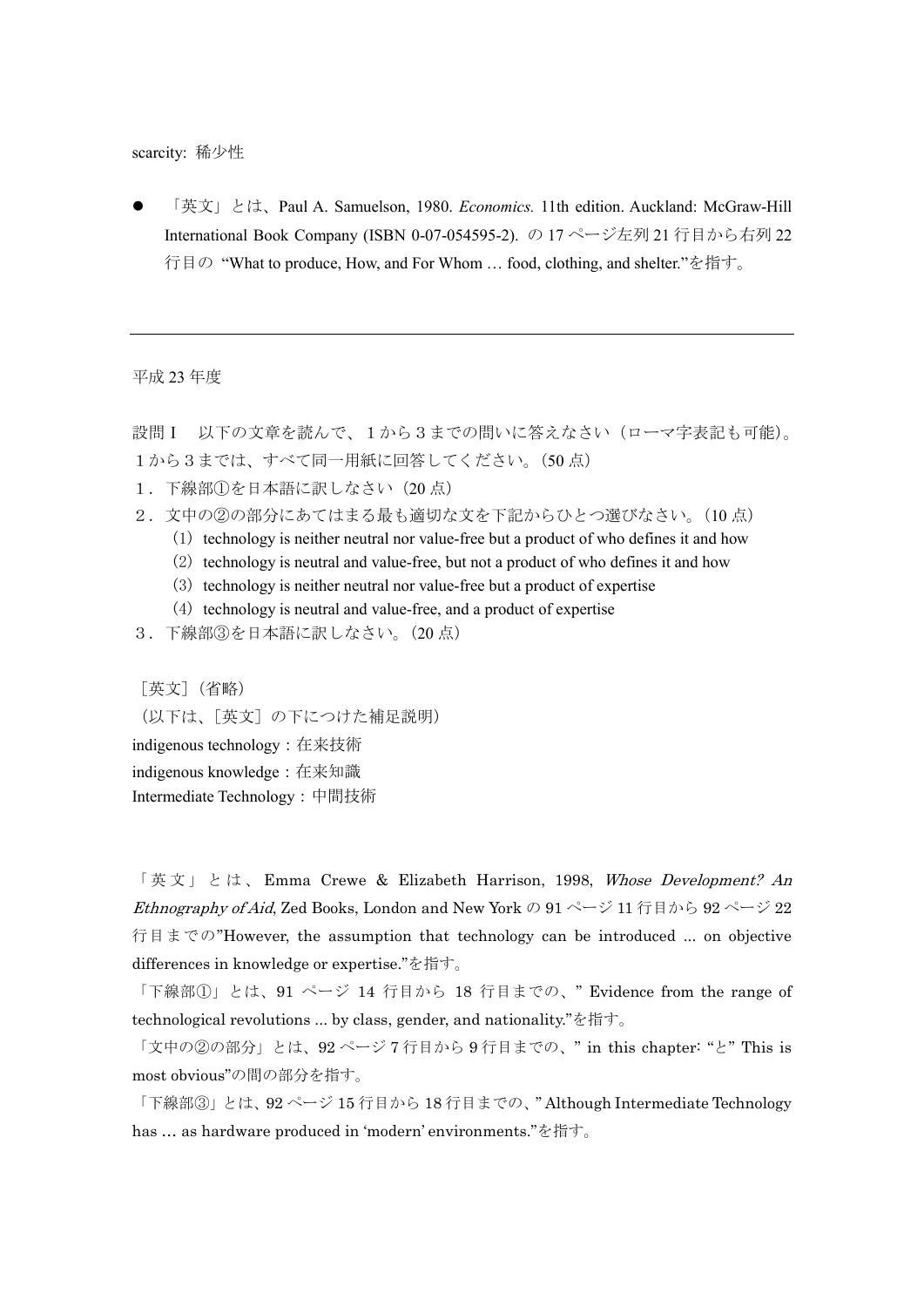設問Ⅱ. 次の英文を日本語に全訳しなさい(ローマ字表記も可能)。(50 点) [英文](省略) (以下は、[英文]の下につけた補足説明) fig:イチジク属 canopy:林冠 invertebrate:無脊椎動物

 「英文」とは、Thomas H. Eriksen, 1993. Ethnicity and Nationalism. Boulder: Pluto Press (ISBN 0-7453-0701-9) の 1 ページ 6 行目から 3 ページ 6 行目の "Words like 'ethnic groups', 'ethnicity' … European sports teams and a European army." を指す。ただし、1 ペ ージ 17 行目から 28 行目の "In the case of social anthropology … to investigate these processes." は省略した。

Rowan Jacobsen, 2008. Fruitless Fall. Bloomsbury(ISBN-10 1-59691-537-4)の 203 ページ 16 行目から 204 ページ 8 行目の"Figs are found・・・・the rainforest breaks."を示す。ただ し,204 ページ 4 行目から 5 行目の"Bats, monkeys,・・・off the tre3es."は省略した。

## 平成 22 年度

設問Ⅰ 以下の文章を読んで1から5までの問いに答えなさい。1から5までは、すべて同 一用紙に解答してください (50点)

1. 下線部(1)を日本語に訳しなさい (10点)

2.下線部(2)を日本語に訳しなさい(10 点)

3.下線部(3)を日本語に訳しなさい(10 点)

4.下線部(4)を日本語に訳しなさい(10 点)

5.本文では、イラン革命の原因は、マルクス、ウェーバーそれぞれの立場からはどのよう に説明されうると述べられているか、簡潔に答えなさい (10点)

[英文](省略)

(以下は、[英文]の下につけた補足説明) Protestantism: プロテスタンティズムと訳す Voltaire (ヴォルテール):フランスの思想家 bourgeoisie: ブルジョアジーと訳す Shi'ite: シーア派と訳す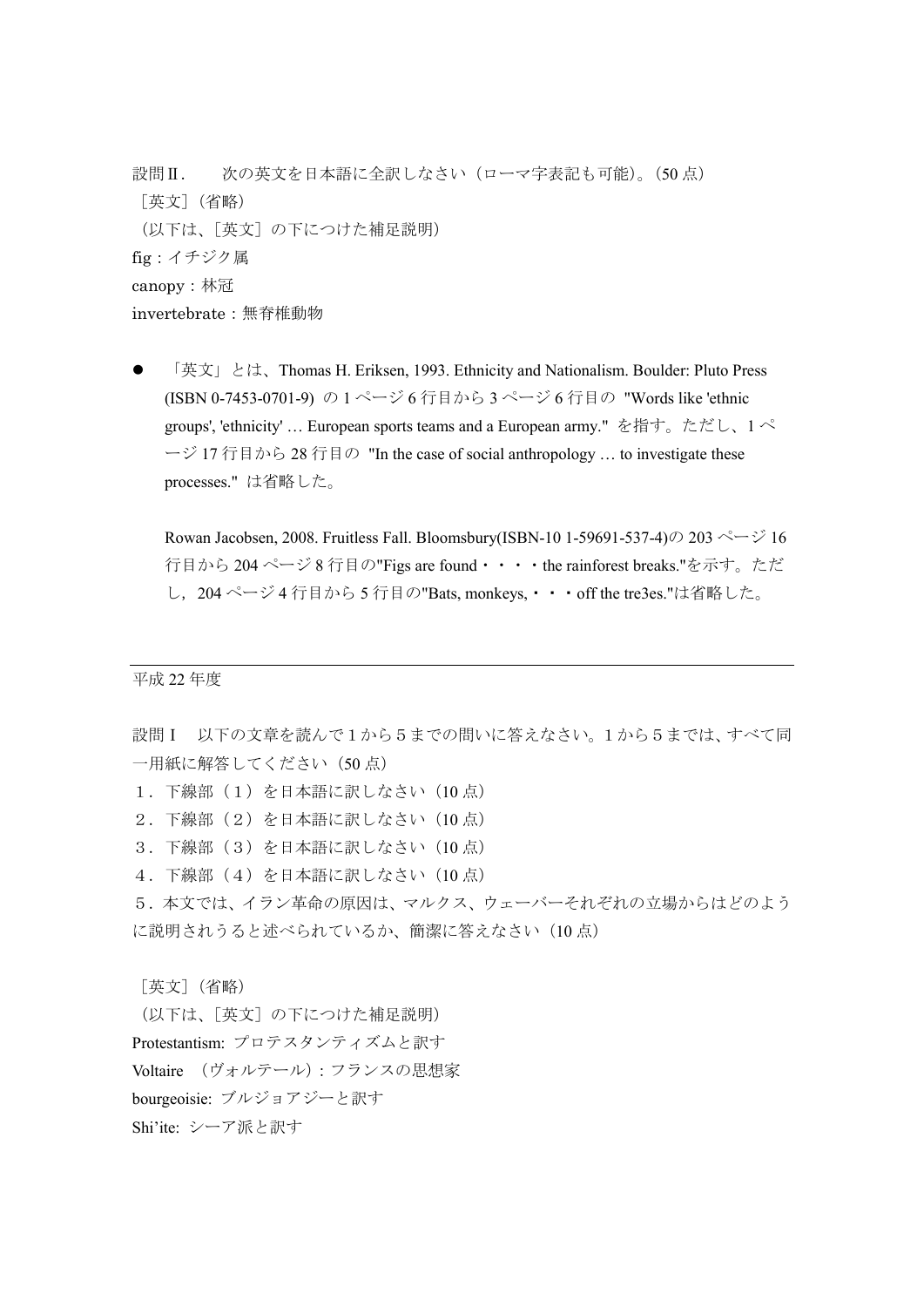- 「英文」とは、Rod Hague and Martin Harrop, 1987. *Comparative Government and Politics: An Introduction* (second edition). Atlantic Highlands, NJ: Humanities Press International, Inc. の 280 ページ下から 13 行目から 281 ページ 14 行目の "The impact of ideology on social and political change ... or the resurgence of Shi'ite religious fervour?" を指す。
- 「下線部(1)」とは、280 ページ下から 9 行目から下から 8 行目の "Once an economic system … it was doomed." を指す。
- 「下線部(2)」とは、280 ページ下から 2 行目から 281 ページ 1 行目の "Reacting against Marx's determinism ... independent impact on political change." を指す。
- 「下線部(3)」とは、281 ページ 3 行目から 6 行目の "This was because … their salvation in the next." を指す。
- 「下線部 (4)」とは、281 ページ 8 行目から 10 行目の "Voltaire and other writers ... absurdities of absolutist monarchy." を指す。

設問Ⅱ 次の英文を日本語に全訳しなさい (50点) [英文](省略) (以下は、[英文]の下につけた補足説明) Amboseli(アンボセリ):ケニアの国立公園のひとつ Maasai(マサイ):ケニアに居住する民族のひとつ

 「英文」とは、Daniel Brockington and Katherine Homewood, 1996. "Wildlife, pastoralists and science." In (Melissa Leach & Robin Mearns, eds.), *The Lie of the Land*, pp. 91-104. Portsmouth (N.H): Heinemann (ISBN 0-435-07408-3) の 95 ページ 13 行目から 33 行目の "The colonial view that ... the park authorities and the Maasai." を指す。

平成 21 年度(新設されたグローバル地域研究専攻の入学試験)

```
設問 I 下線部 (1) と (2) を日本語に訳しなさい (各 25 点)
[英文](省略)
(以下は、[英文]の下につけた補足説明)
colonias: メキシコ系米国人居住区
World Bank: 世界銀行
drip-irrigation: 点滴灌漑
latrine: 「簡易トイレ」と訳してください
```
「英文」とは、Fred Pearce, 2006. *When the Rivers Run Dry*. Boston: Beacon Press (ISBN 13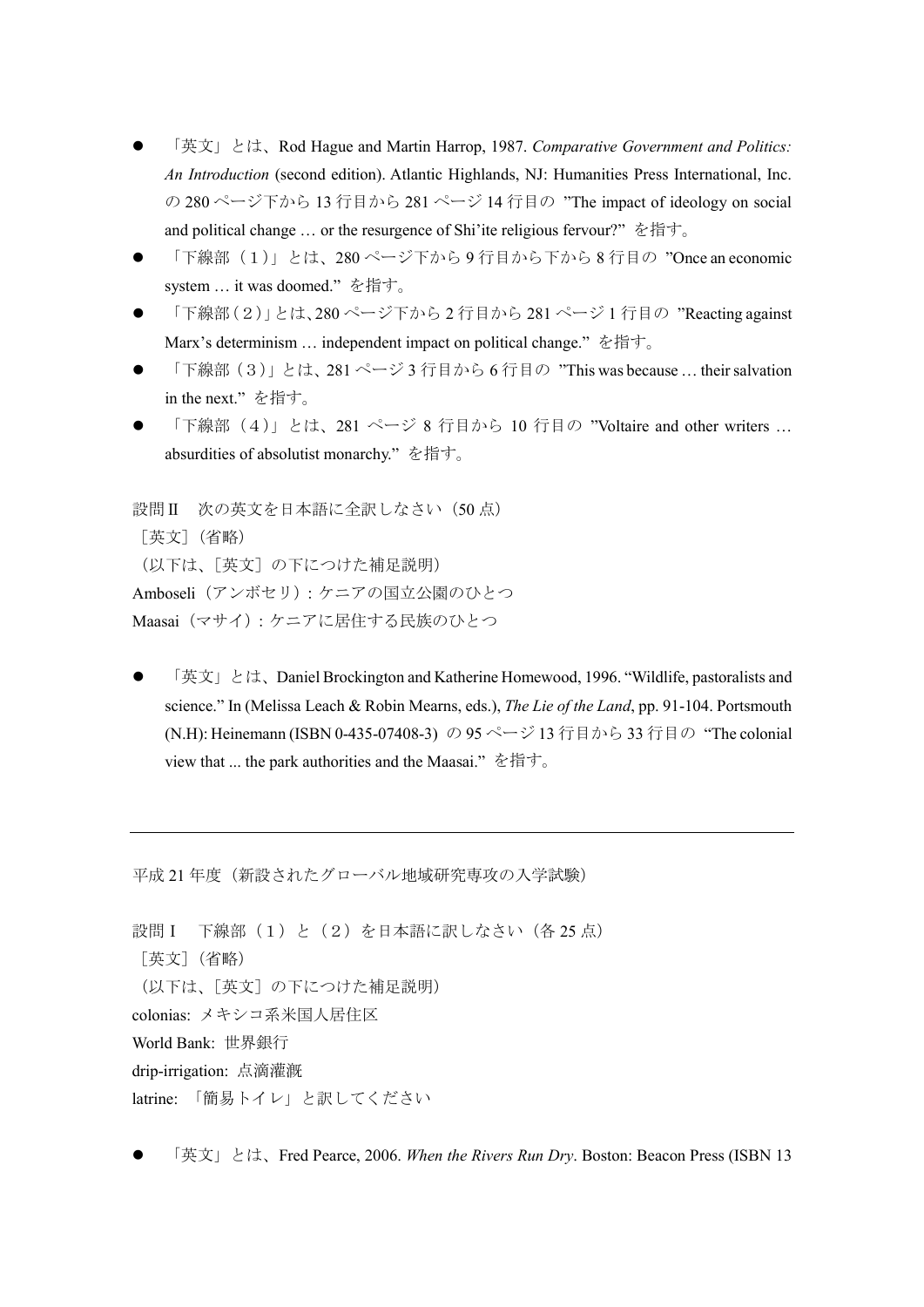978-0-8070-8573-8) の 305 ページ 1 行目から 306 ページ 13 行目の "The task of providing water ... That must be the strategy." を指す。

- 「下線部(1)」とは、305 ページ 8 行目から 14 行目の "The World Summit on Sustainable Development ... all install toilets that require flushing." を指す。
- 「下線部(2)」とは、306 ページ 9 行目から 13 行目の "That kind of money is ... That must be the strategy." を指す。

設問Ⅱ 次の文章を読み、要点を 400 字以内で述べなさい。設問Ⅰとは別の解答用紙を使用 しなさい(50 点) [英文](省略)

「英文」とは、Kim Knott, 1998. *Hinduism: A Very Short Introduction*. Oxford: Oxford University Press (ISBN 0-19-285387-2) の 1 ページの本文冒頭から 13 行目の "... which define it?" まで (ただし、11 行目の "in this short introduction"は中略した)と、108 ページ下から 8 行目か ら 109 ページ 18 行目の "To call Hinduism a religion ... a few other sections as well." を指す(た だし途中の空白行は数えない)。

平成 21 年度

設問 I 次の英文を日本語に全訳しなさい (50点) [英文](省略)

 「英文」とは、Jared Diamond, 2005. *Collapse: How Societies Choose to Fail or Succeed*. London: Penguin Books の 488 ページ 4 行目から 30 行目の "Wild foods, especially fish and lesser extent shellfish, … they are receiving less money per pound of fish." を指す。ただ し、12 行目の "(Chapter 14)" および 14 行目の "(Chapter 15)" は省略した。

設問Ⅱ 以下の文章を読んで、1から3までの問いに答えなさい。1から3は、すべて同一 用紙に解答してください (50点)

- 1. 下線部(1)を日本語に訳しなさい(10点)
- 2.下線部(2)を日本語に訳しなさい(10 点)
- 3. 全体を 200 字程度で要約しなさい (30 点)

[英文](省略)

(以下は、[英文]の下につけた補足説明)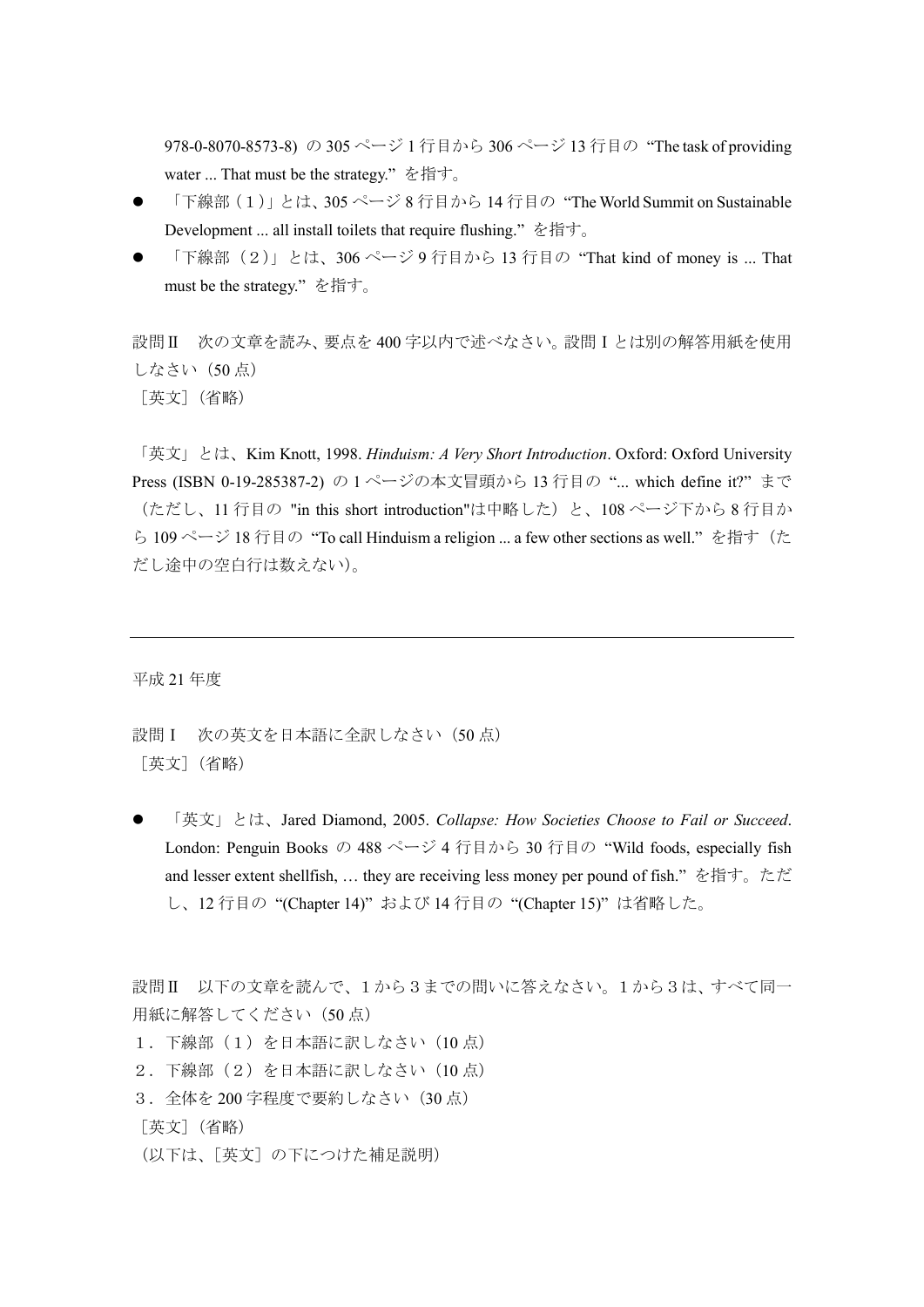Babel: バベルの塔の話が、旧約聖書の「創世記」に中に出てくる。もともとバビロニアでは 同じ言語が話されていたが、人々が天まで届く塔を建設しようとして神の怒りをかい、神が 人々のことばを混乱させ、互いに通じなくさせたため、人々は世界に散らばっていったとい う。

- 「英文」とは、Ayo Bamgbose, 1991. *Language and the Nation, the Language Question in Sub-Saharan Africa*. Edinburgh University Press for the International African Institute (paperback version, ISBN 0-7486-0306-9) の 2 ページ 21 行目から 3 ページ 15 行目の"Multilingualism is often ... the country's official language."を指す。
- 「下線部(1)」とは、3ページ2 行目から4 行目の "Shouldn't the cultural enrichment ... by nature?" を指す。
- 「下線部(2)」とは、3ページ 11 行目から 15 行目の "Indeed, in the African situation ... the country's official language." を指す。

平成 20 年度

設問 I 次の英文を日本語に全訳しなさい (50点) [英文](省略) (以下は、[英文]の下につけた補足説明) Feynman(ファインマン):アメリカの物理学者 Millikan(ミリカン):アメリカの物理学者 charge: 「電荷」と訳してください。

 「英文」とは、Richard P. Feynman, 1997. *Surely You're Joking, Mr. Feynman!* New York: W. W. Norton & Company (ISBN 13: 9780393316049) の 342 ページ 1 行目から 343 ページ 7 行目の "We have learned a lot ... in a conventional way after that." を指す。

設問Ⅱ 次の文章を読んで、Ⅱ-1~Ⅱ-3に日本語で答えなさい。Ⅱ-1~Ⅱ-3は、す べて同一用紙に解答してください (50点) [英文](省略) (以下は、[英文]の下につけた補足説明) identity: アイデンティティと訳してください。

 $II-1$ . 下線部 (1) は何を指しているか答えなさい (15点) Ⅱ-2. 下線部(2)を日本語に訳しなさい(20点)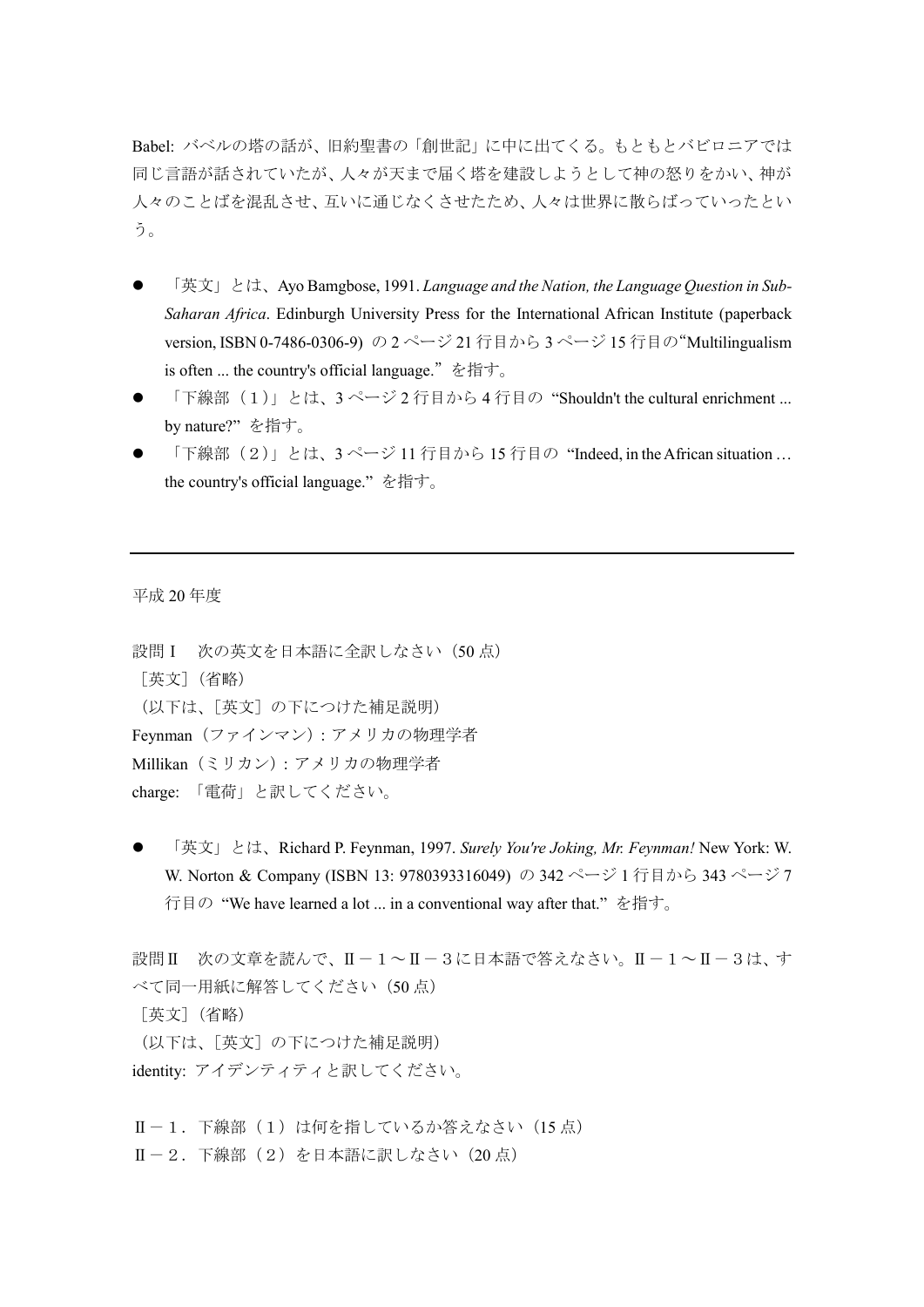Ⅱ-3. 下線部(3)は、この文章中においては具体的にはどういうことを言おうとしてい るか、説明しなさい(15 点)

(この表現は「ミネルヴァのフクロウは黄昏にやってくるとはじめて飛び立つ (The owl of Minerva begins its flight only with the onset of dusk.) 」というヘーゲルのことばをふまえたも のである。ローマ神話のミネルヴァは知恵の神で、フクロウはミネルヴァの使いであるとさ れている)

- 「英文」とは、Anthony D. Smith, 2000. *The Nation in History: Historiographical Debates about Ethnicity and Nationalism*. Hanover: University Press of New England (paperback version, ISBN 0-7456-2580-0) の 74 ページ下から 5 行目から 76 ページ 10 行目の "It is true that national identities in advanced Western societies are … and the owl of Minerva has not stirred." を指す。
- 「下線部(1)」とは、75 ページ 15 行目から 16 行目の "Both of these phenomena" を指 す。
- 「下線部(2)」とは、75 ページ 18 行目から 24 行目の "It is therefore a grave error to commence … mooted by postnationalists." を指す。
- 「下線部(3)」とは、76ページ9行目から10行目の "The owl of Minerva has not stirred." を指す。

平成 19 年度

設問 I 次の文章の下線部(1)と(2)を日本語に訳しなさい(各 25 点) [英文](省略)

- 「英文」とは、Jared Diamond, 1999 (first published in 1997). *Guns, Germs, and Steel: The Fates of Human Societies*. New York: W.W. Norton (ISBN 0-393-31755-2) の 157 ページ 1 行目から 175 ページ 10 行目の "Domesticable animals are all alike; ... that disqualified each of them." を指す。ただし、157 ページ 12 行目から 174 ページ 22 行目の "This principle can be extended ... I posed at the outset of this chapter. Initially,"は省略した。
- 下線部 (1) とは、174 ページ 22 行目から 31 行目の "one of the most puzzling features … compatibility of all those separate counts." を指す。
- 下線部(2)とは、174 ページ 36 行目から 175 ページ 10 行目の "First, Eurasia, befitting its large area ... reasons that disqualified each of them." を指す。

設問Ⅱ 次の文章を読んで、問1~問3に日本語で答えなさい(50点)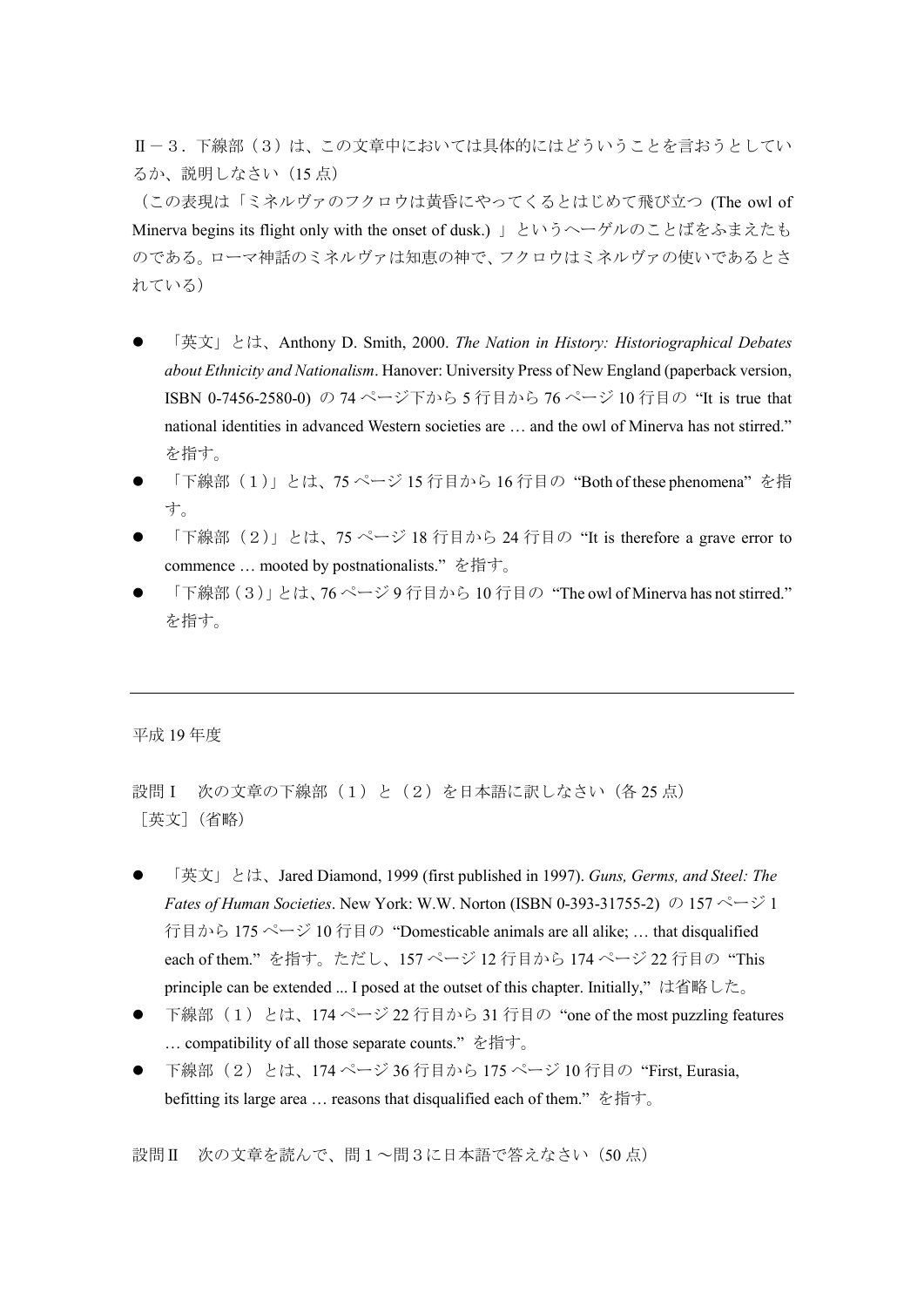[英文](省略) 問1 下線部(1)の"this type of thinking"とはどのようなことか(15 点) 問2 下線部(2)を日本語に訳しなさい(15 点) 問3 下線部(3)の大意を 200 字程度の日本語で書きなさい(20 点)

- 「英文」とは、Gina Crandel, 1993. *Nature Pictorialized: "The View" in Landscape History*. Baltimore and London: The Johns Hopkins University Press (ISBN 0-8018-4397-9) の 2 ペー ジ 45 行目 (下から 2 行目) から 4 ページ 16 行目の "It is, of course, extremely difficult ... by first seeing pictures of them." を指す。
- 「下線部(1)」とは、3 ページ 22 行目の "this type of thinking" を指す。
- 「下線部(2)」とは、3ページ 31 行目から 40 行目 (下から 7 行目)の "We have framed nature by fencing off ... meant "most pictorially satisfying." を指す。
- 「下線部(3)」とは、4ページ5行目から16行目までの "To us, the beauty of wild places ... by first seeing pictures of them." を指す。

平成 18 年度

設問 I 次の英文を日本語に全訳しなさい (50点) [英文](省略) (以下は、[英文]の下につけた補足説明) systematics: 体系学と訳すこと。

「英文」とは、Peter H. Raven, 1991. "Global change and sustainability: What are the issues?" In (The United Nations University ed.) *Global Environmental Forum, Monitoring and Action for the Earth*. Tokyo: United Nations University Press の 22 ページから 26 ページの 3 つの段落、"The industrialized nations ... that problem directly." を指す。

設問Ⅱ 次の文章を読み、問1~問3に日本語で応えなさい(50点) [英文](省略) (以下は、[英文]の下につけた補足説明) hermeneuticism: 解釈主義、inter-pretivism: 解釈主義、Agraria: 農業社会、Industria: 産業社会 問1. 下線部(1)の damage とは、具体的にはどういうことを指していますか(10点) 問2. 著者が下線部(2)のように述べる根拠は何ですか(15点)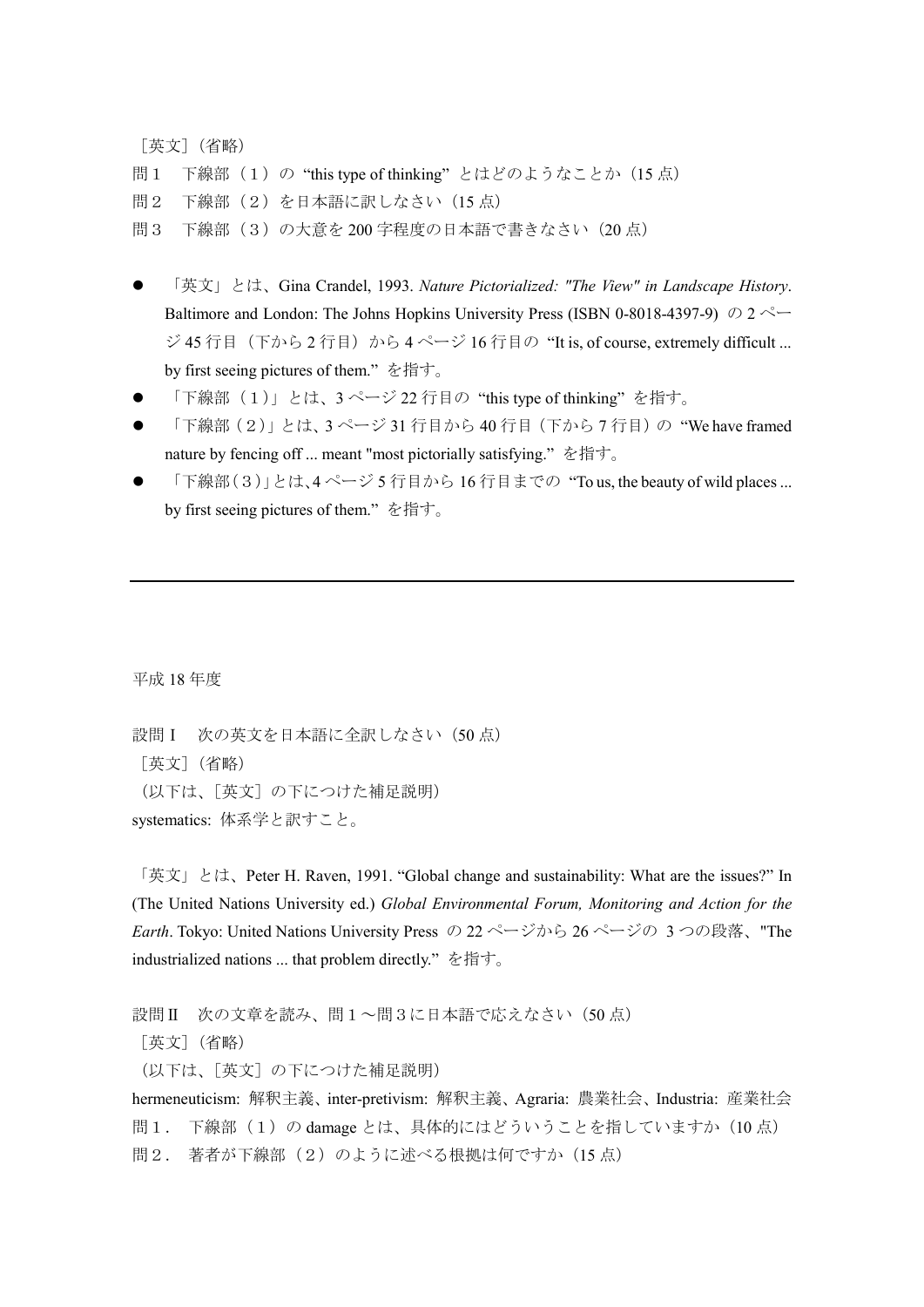問3. 下線部(3)を全訳しなさい(25 点)

- 「英文」とは、Ernest Gellner, 1997. *Nationalism*. NY: New York University Press (ISBN 0- 8147-3113-9) の 94 ページの最終段落から 96 ページの第二段落までの "In anthropology and social sciences … the question should be formulated." を指す。
- 「下線部(1)」とは、94 ページ下から 4 行目から 3 行目の "the damage this vogue … which concerns us" を指す。
- 「下線部(2)とは、95ページ 19 行目から 20 行目の "So the general explanation ... the cultures concerned" を指す。
- 「下線部(3)」とは、96 ページ 20 行目から 25 行目の "My own view is that … by genuine research" を指す。

平成 17 年度

設問 I 次の英文を全訳しなさい (50点) [英文](省略) (以下は、[英文]の下につけた補足説明) Fertile Crescent: 肥沃三日月地帯と訳すこと

 「英文」とは、Jared Diamond, 1998 (first published in 1997). *Guns, Germs and Steel*. London: Vintage (paperback version, ISBN 0 09 930278 0) の 410 ページ5 行目から 411 ページ9 行 目の "Why did the Fertile Crescent ... continued into modern times."を指す。ただし、410 ペ ージ 6 行目から 14 行目の "One can, of course ... the Fertile Crescent," は省略した。

設問II 次の英文を読み、要点を 400 字以内で述べなさい (50 点) [英文](省略)

 「英文」とは、United Nations Development Programme, 1996. *Urban Agriculture: Food, Jobs and Sustainable Cities*. New York: United Nations Development Programme (ISBN 9211260477) の 10 ページ 25 行目から 12 ページ 9 行目の "A basic concept for recognizing … to the cultivator or breeder." を指す。ただし、 11 ページ下から 1 行目の "see figure 7.2" は省略した。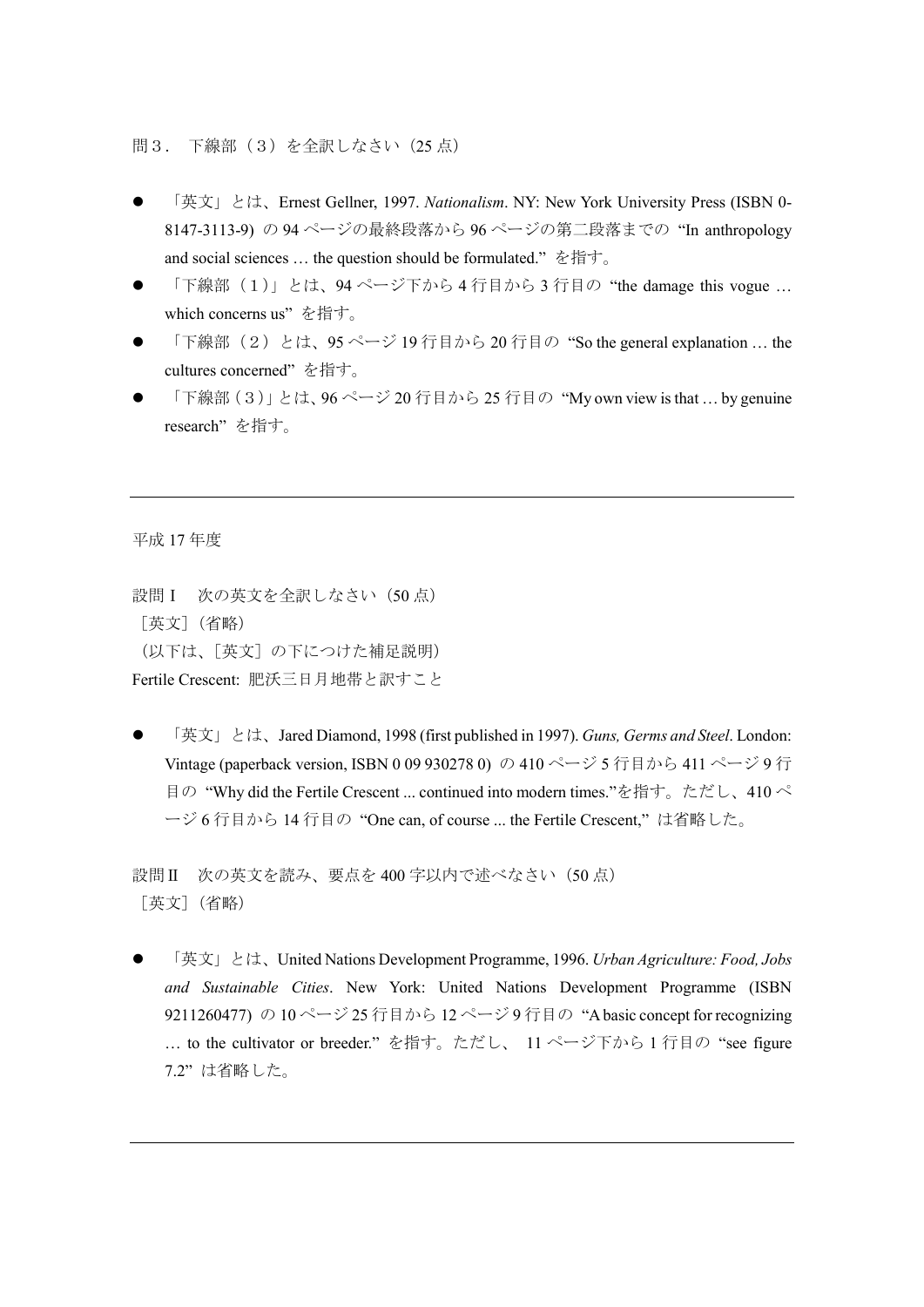平成 16 年度

設問 I 次の英文を全訳しなさい (50点) [英文](省略) (以下は、[英文]の下につけた補足説明) biotope: ビオトープと訳してください

 「英文」とは、L. Pertridge, 1978. "Chapter 12: Habitat selection." In (J. R. Krebs and N. B. Davies eds.) *Behavioural Ecology: An Evolutionary Approach*. London: Blackwell Scientific Publication の 351 ページ 5 行目から 352 ページ 2 行目の "Habitat selection is the choice … under different selection pressures." を指す。ただし、351 ページ 15 行目から 16 行目の "(Whittaker et al. 1973, but see Kulesza 1975 and Whittaker et al. 1975)."は省略した.

設問II 次の英文を読み、要点を 400 字以内で述べなさい (50点) [英文](省略)

 「英文」とは、John Hutchinson, 1994. *Modern Nationalism.* London: Fontana Press (ISBN 0- 586-09056-9) の 40 ページから 41 ページの6つの段落の文章、 "In short, the spread of nationalism … economic, social and political development." を指す。

平成 15 年度

設問 I 次の英文を全訳せよ (50点) (図は参考のために載せたので、訳さなくてよい) [英文](省略) [図](省略)

- 「英文」とは、Richard J. Huggett, 1995. *Geoecology*. London and New York: Routledge の 117 ページ 9 行目から 119 ページ 20 行目の "During the twenties century, ... that determine the climate." を指す。
- 「図」とは、上記の英文の 117 ページに掲載されている Fig. 5-10 を指す。

設問 II 次の英文の論旨を 500 字程度で要約せよ (50 点) [英文](省略)